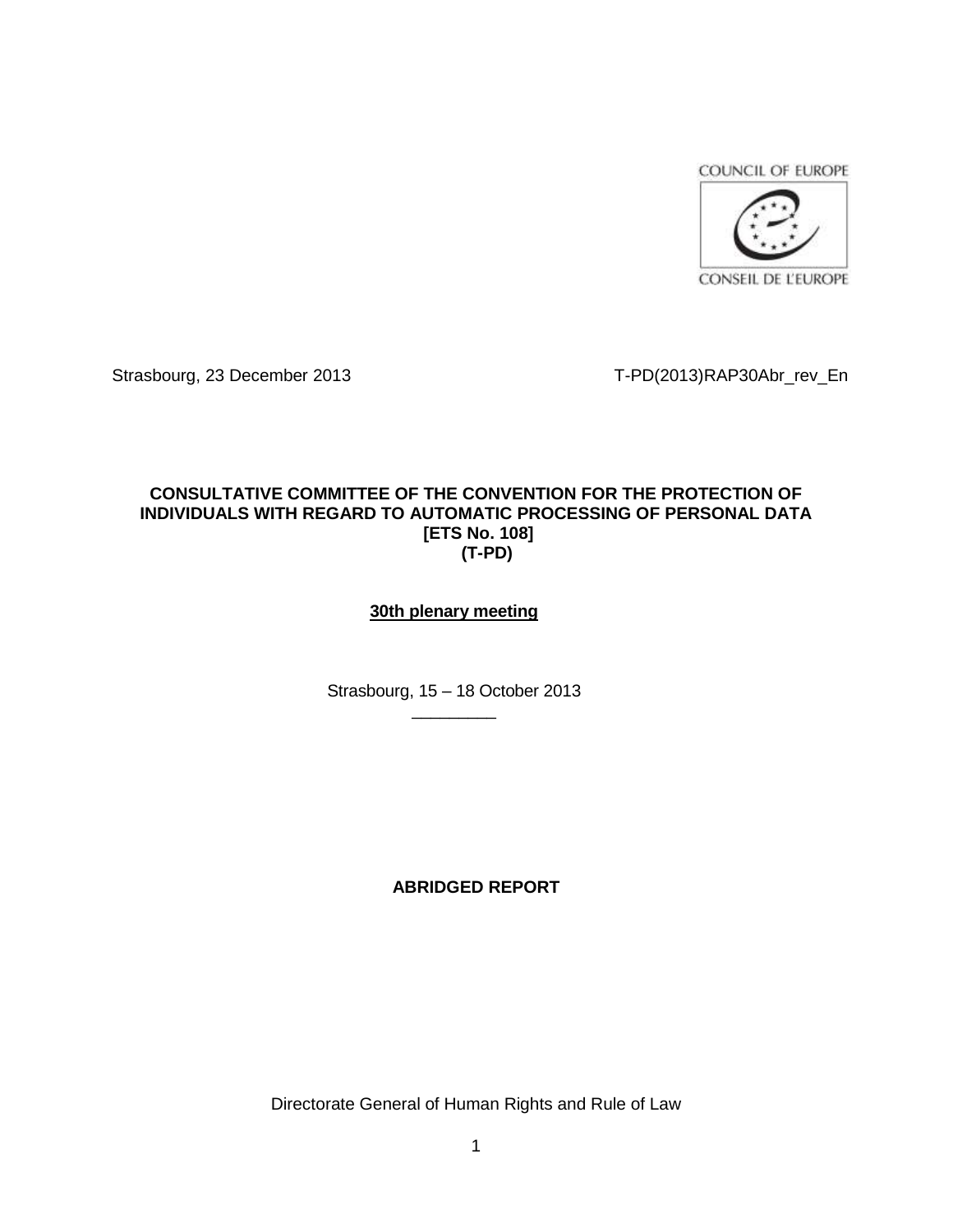The Consultative Committee of the Convention for the Protection of Individuals with regard to Automatic Processing of Personal Data (T-PD), established under Article 18 of the *Convention for the Protection of Individuals with regard to Automatic Processing of Personal Data* [ETS No. 108], held its 30th plenary meeting in Strasbourg from 15 to 18 October 2013 with Mr Jean-Philippe Walter (Switzerland) in the Chair. The agenda, as adopted by the T-PD, and the list of participants<sup>\*</sup> are set out in Appendices 1 and 2. The T-PD:

- 1. Took note of information provided by Mr Philippe Boillat, Director General of the Directorate General of Human Rights and Rule of Law, on the modernisation of Convention 108, major developments in the field of data protection and related fields since the 29th plenary meeting (27-30 November 2012) and the main events organised by the Council of Europe or in partnership with it;
- 2. Examined the draft **Explanatory Report** to the modernised Convention (proposals adopted by the T-PD at its 29th plenary meeting) and instructed the Secretariat to amend it in the light of the discussions, with a view to its subsequent submission to the Ad Hoc Committee on Data Protection (CAHDATA), responsible for finalising the report in parallel with the work being done on the draft of the modernised Convention;
- 3. Took note of information on the **evaluation and follow-up mechanism** being prepared by the Secretariat and instructed the latter to revise and supplement this document, taking account of the positions adopted at the meeting, with a view to its subsequent transmission, for information, to the CAHDATA ;
- 4. Examined the revised draft **Recommendation** on the protection of personal data used for **employment** purposes and instructed the Secretariat to revise the draft in the light of the observations made, so as to permit its finalisation and consultation of delegations before its adoption at the next plenary meeting;
- 5. Examined the final report on implementation of **Recommendation (87)15** regulating the use of personal data in the **police** sector, prepared by the scientific expert Mr Joseph Cannataci, and decided to publish the report after allowing delegations a final deadline for its verification (8 November) and to forward the report to other Council of Europe committees concerned, such as the Cybercrime Convention Committee (T-CY) and the European Committee on Crime Problems (CDPC) as well as the CAHDATA, and lastly instructed its Bureau to draw up tangible proposals concerning the follow-up to be given to this report;
- 6. Took note of information provided by Mr Joseph Cannataci concerning the review of implementation of **Recommendation (97)5** on the protection of **medical data** and instructed the Secretariat to submit to delegations the documents concerning the various working approaches (deadline for replies 30 November) so as to permit the sending of a questionnaire (which will either be exhaustive or less comprehensive) by the end of the year;

 $\overline{a}$ 

<sup>\*</sup> 66 participants in total. Gender distribution: 33 men and 33 women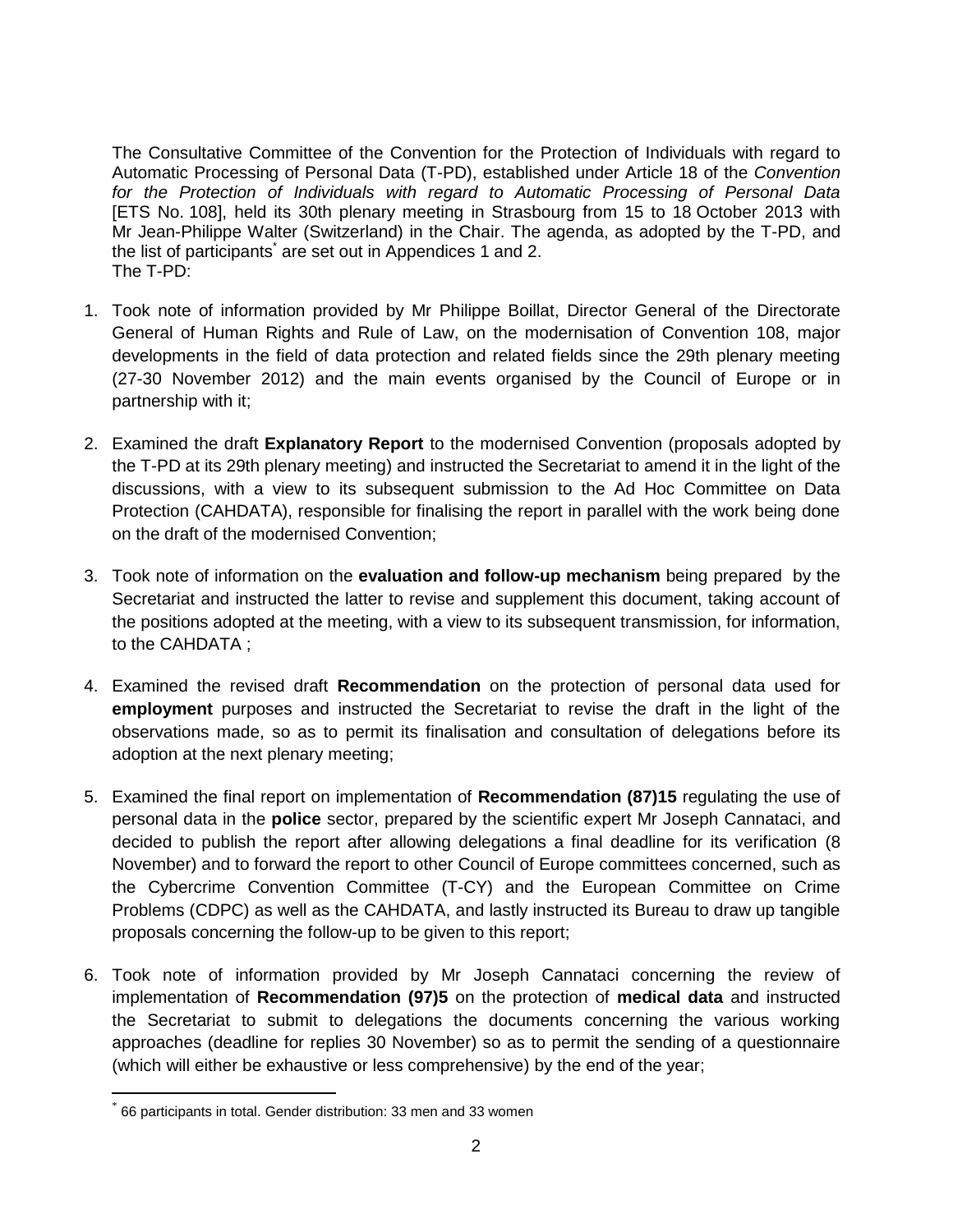- 7. Took note of information provided by the scientific expert Mr Paul De Hert concerning the report on collection and processing of **biometric** data, information provided by the scientific expert Mr Douwe Korff concerning the report on the implications for private life of use of the **Internet** and of information on the report on **nanotechnology** and its implications for the right to privacy and invited the experts to finalise their reports for publication by the year end;
- 8. Decided on the Committee's future priorities for the 2014-2015 biennium, in the light of the scientific experts' statements and the discussions, and instructed the Secretariat to finalise the **work programme** accordingly;
- 9. Took note of activities and **major developments** at national level in the data protection field since the last plenary meeting and of the participation by the Secretariat or Committee representatives in various events, and particularly to the 35<sup>th</sup> International Conference of Data Protection and Privacy Commissioners (Warsaw, 23-26 September 2013);
- 10. Took note of the information provided on **Data Protection Day** 2014 concerning, firstly, the preparation of a compilation of national initiatives and, secondly, the launch of the handbook on European data protection case law prepared in partnership with the European Union Agency for Fundamental Rights ((FRA);
- 11. Took note of information provided by Professor Kai Rannenberg on the **standardisation** work and standards of the International Organization for Standardisation **(ISO)** and, in view of this work's interest for the Committee, instructed the Secretariat to take the necessary steps to request "liaison" organisation status;
- 12. Took note of information provided concerning **co-operation with other Council of Europe bodies,** in particular the work being done by the Steering Committee on Media and Information Society (CDMSI) and its Committee of Experts on Rights of Internet Users (MSI-DUI), by the drafting group for an international convention to combat the manipulation of sports results, by the Committee on Bioethics (DH-BIO), represented by its Secretary, Ms Laurence Lwoff, who presented the work of common interest of the Committees, and by the Parliamentary Assembly of the Council of Europe (PACE);
- 13. Drew attention to the need for very close monitoring of the work of the **Cybercrime** Convention Committee (T-CY) concerning transfrontier access to data, so as to ensure the proposals' consistency with personal data protection law;
- 14. Expresses its concerns in relation to the requirements of the European Convention on Human Rights and Convention 108 on mass surveillance allegations and instructed the Secretariat to submit to delegations a message to be addressed to the Committee of Ministers (see final version in appendix 3 of this report) in view of its finalisation by written procedure, which after its adoption will be submitted to the Committee of Ministers in a letter signed by the chair of the T-PD;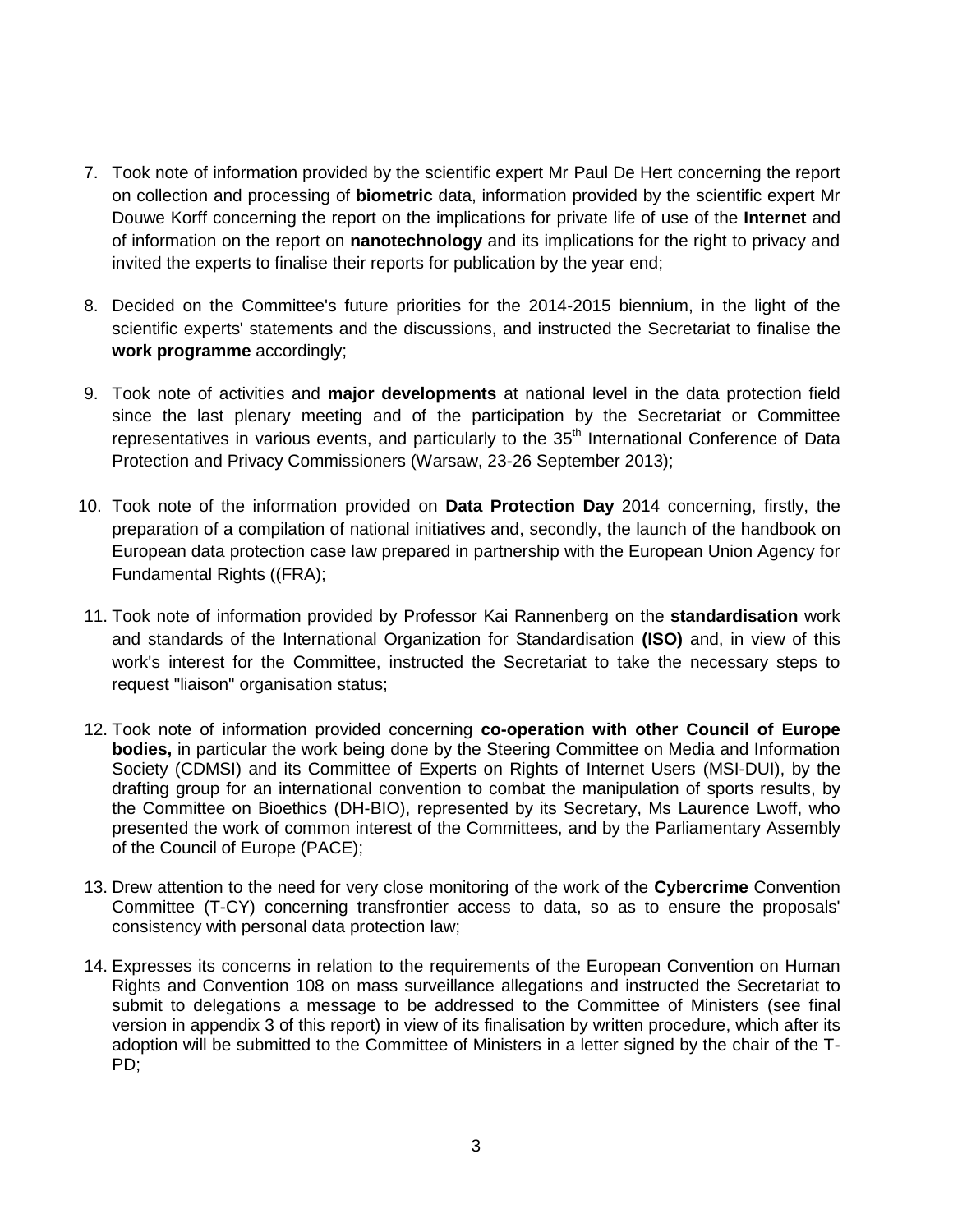- 15. Adopted an opinion on PACE Recommendation (2024) 2013 on national security and access to information (appendix 4) and examined the draft revised Recommendation (2006) 4 on research on biological materials of human origin, prepared by DH-BIO, and suggested its adoption by written procedure as soon as possible in order to contribute to the work of this committee during its next plenary meeting (26-28 November 2013);
- 16. Took note of the information provided on the state of **signatures, ratifications and accessions** and welcomed the accession of Uruguay (45th party), the first participation by the Russian Federation (46th party) and the progress made on accession by the Kingdom of Morocco, which had been invited to accede to the Convention in January;
- 17. Took note of the information submitted by the **observers;**
- 18. Took note of the report by the Council of Europe **Data Protection Commissioner** on her activities since the last plenary meeting;
- 19. Took note of the request to update the **national information** on the Internet site and the call made to delegations to contribute to a new section concerning reference material on data protection in each country;
- 20. Took note of the updating of the joint OECD-APEC- Council of Europe **list of contact points** and invited delegations that so wished to join this initiative;
- 21. Appointed Mr Stanislav Durina (Slovakia) and Ms Alessandra Pierucci (Italy) as **"Equality" Rapporteurs;**
- 22. Took note of the **dates** of the first meeting of the CAHDATA, scheduled from 12 to 14 November 2013 (with the next meetings proposed for 17-19 February 2014 and 14-16 May 2014), and the dates of the 31st plenary meeting (2-5 June 2014) and the Bureau meetings (31st meeting: 18-20 December 2013, 32nd meeting: 25-27 March 2014, 33rd meeting: 15-17 October 2014 and 34th meeting: 16-18 December 2014).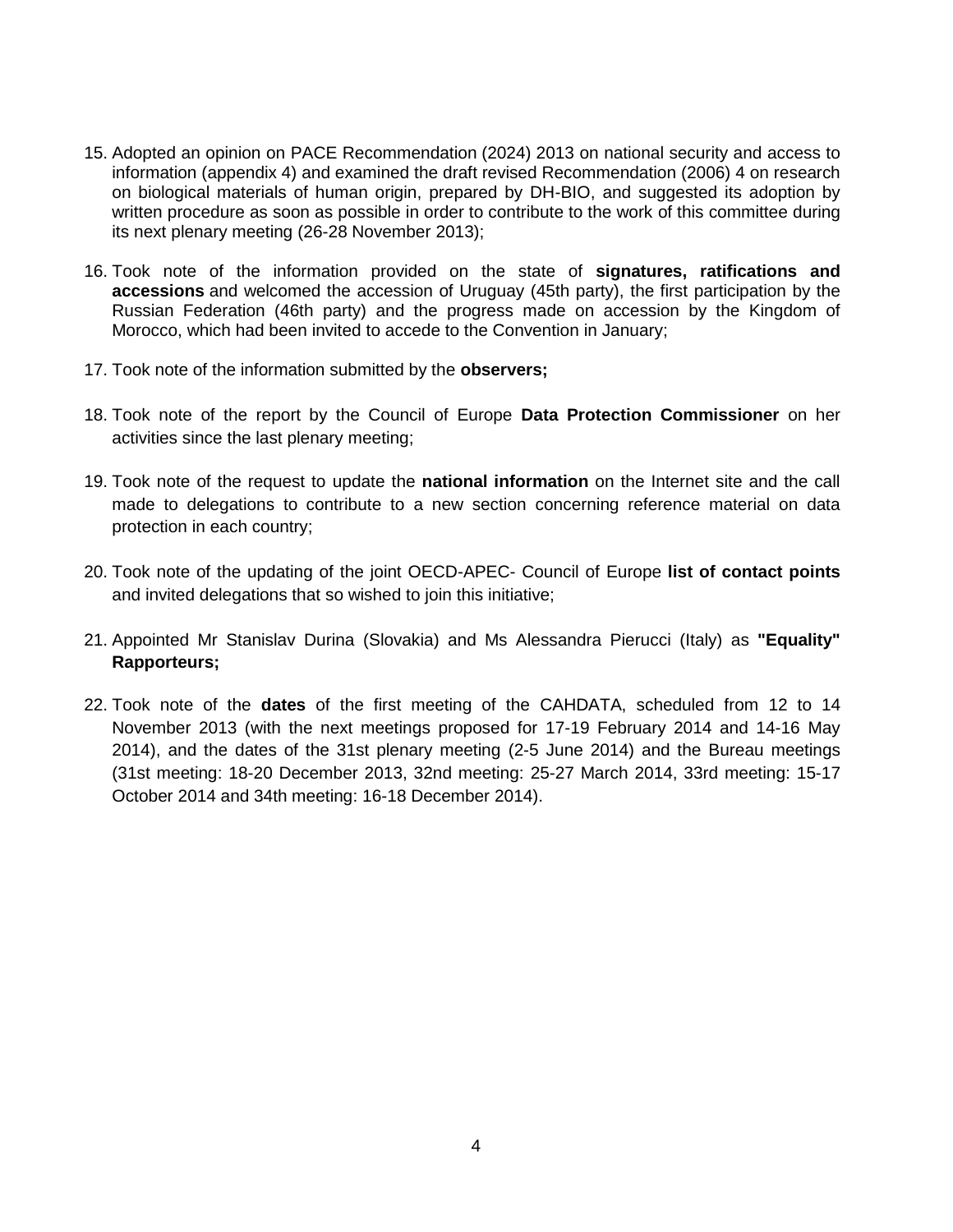## **APPENDIX 1**

## **LIST OF PARTICIPANTS / LISTE DES PARTICIPANTS**

## **MEMBERS OF THE T-PD/ MEMBRES DU T-PD**

#### **ALBANIA / ALBANIE**

Erton Karagjozi, Director of the Registration Department, Commissioner for Personal Data Protection, Rr "Abdi Toptani, Nr. 4, Kati i II-te, Tirana, Albania

#### **ANDORRA / ANDORRE**

Joan Crespo Piedra, Cap de l'Agencia, Agencia Andorrana de Protecció de Dades Personal - c/DR Villanova, 15 Edif. Conseil Général – AD Andorra la Vella

Anna Cadena, Agencia Andorrana de Protecció de Dades Personals, Carrer Dr. Vilanova núm. 15, Nova seu del Consell General, planta - 5, AD500 Andorra la Vella Principat d'Andorr

#### **ARMENIA / ARMENIE**

Vahagn Harutyunyan, Deputy- Head of Division of Struggle against High-tech Crimes, General Department of Combat Against Organized Crime, Republic of Armenia Police, 130 Nalbandyan St. Yerevan

#### **AUSTRIA / AUTRICHE**

Matthias Schmidl, Knowledge officer,Bundeskanzleramt, Verfassungsdienst, Ballhausplatz 2, 1014 Wien

#### **AZERBAIJAN / AZERBAÏDJAN**

Asgar Hajiyev, Legal assistant, Ministry of National Security of the Republic of Azerbaijan, 2, Parliament avenue, Baku

### **BELGIUM / BELGIQUE (apologised / excusé)**

### **BOSNIA AND HERZEGOVINA / BOSNIE HERZEGOVINE**

Emir Muratović, Senior advisor for inspection supervision, Personal Data Protection Agency in Bosnia and Herzegovina, Vilsonovo šetalište br. 10, 71000 Sarajevo

### **BULGARIA / BULGARIE (apologised / excusé)**

### **CROATIA / CROATIE**

Patricio Marcos Petrić, Croatian Agency for Protection of Personal Data, Martićeva 14, HR -10 000 Zagreb

### **CYPRUS / CHYPRE (apologised / excusé)**

### **CZECH REPUBLIC / RÉPUBLIQUE TCHÈQUE**

Hana Štĕpánková, Head of the Press Department, Spokeswoman, Office for Personal Data Protection Pplk.Sochora 27, 170 00 Prague 7

#### **DENMARK / DANEMARK (apologised / excusé)**

### **ESTONIA / ESTONIE**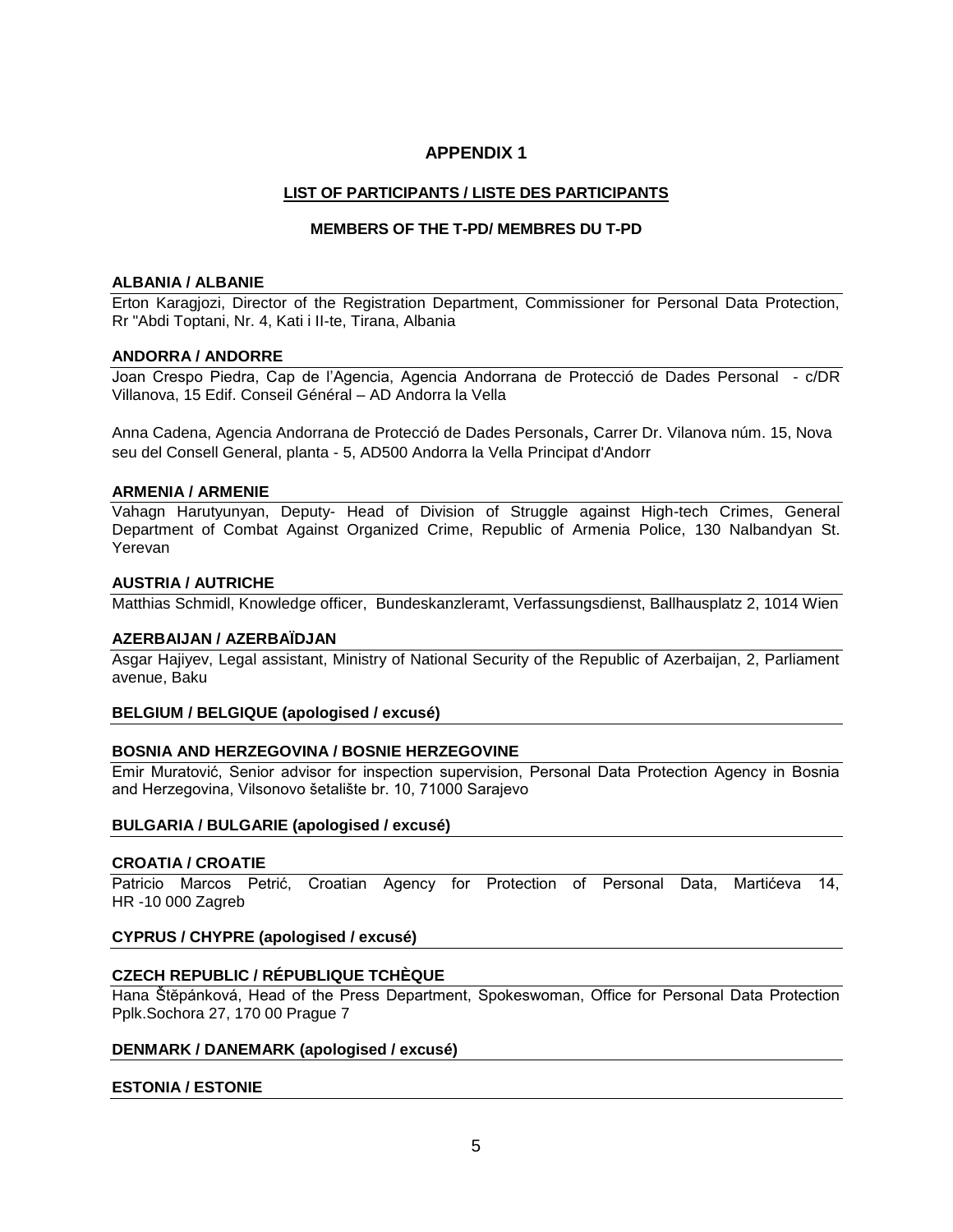Kaja Puusepp, Supervision Director, Estonian Data Protection Inspectorate, Väike-Amerika 19 10129 Tallinn

#### **FINLAND / FINLANDE**

Leena Vettenranta, Senior Specialist (Data Protection), Ministry of Justice, PO Box 25, FI-00023

#### **FRANCE**

Catherine Pozzo di Borgo, Commissaire du Gouvernement adjoint auprès de la CNIL, Services du Premier Ministre, 66 rue de Bellechasse 75007 Paris

#### **GEORGIE / GEORGIA**

Nino Sarishvili, Head of Research and Analysis Unit, Analytical Department, Ministry of Justice, 0133Tbilisi, 24 Gorgasali Str.

Tamar Kaldani, Personal Data Protection Inspector, 7, Ingorokva Str., 0105, Tbilisi

#### **GERMANY / ALLEMAGNE**

Elena Bratanova, Federal Ministry of the Interior, Project Group on Data Protection Reform in Germany and Europe, Directorate-General V (Public Law, Constitutional Law, Administrative Law) Fehrbelliner Platz 3, 10707 Berlin

#### **GREECE / GRECE (apologised / excusé)**

#### **HUNGARY / HONGRIE**

Attila Péterfalvi, President, National Authority for the Data Protection and Freedom of Information, H-1125 Budapest, Szilàgyi Erzsébet fasor 22/C

#### **ICELAND / ISLANDE**

Hörður Helgi Helgason, Interim Data Protection Commissioner, The Icelandic Data Protection Authority, Raudararstigur 10, 105 Reykjavik

#### **IRELAND / IRLANDE**

Noreen Walsh, Civil Law Reform Division, Department of Justice and Equality, Bishop's Square Redmond's Hill, Dublin 2

#### **ITALY / ITALIE**

Alessandra Pierucci, Garante per la Protezione dei Dati Personali, Piazza di Monte Citorio 121 00186 Rome

### **LATVIA / LETTONIE (apologised / excusé)**

#### **LIECHTENSTEIN**

Philipp Mittelberger, Datenschutzbeauftragter, Stabsstelle für Datenschutz (Data Protection Office), Haus Wille, Kirchstrasse 8, 9490 Vaduz

#### **LITHUANIA / LITUANIE**

Rita Vaitkevičienė, Deputy Director, State Data Protection Inspectorate, A. Juozapavičiaus str. 6, Slucko str. 2, 09310 Vilnius

#### **LUXEMBOURG**

Gérard Lommel, Président de la Commission Nationale pour la protection des données, 41 rue de la Gare, 1611 Luxembourg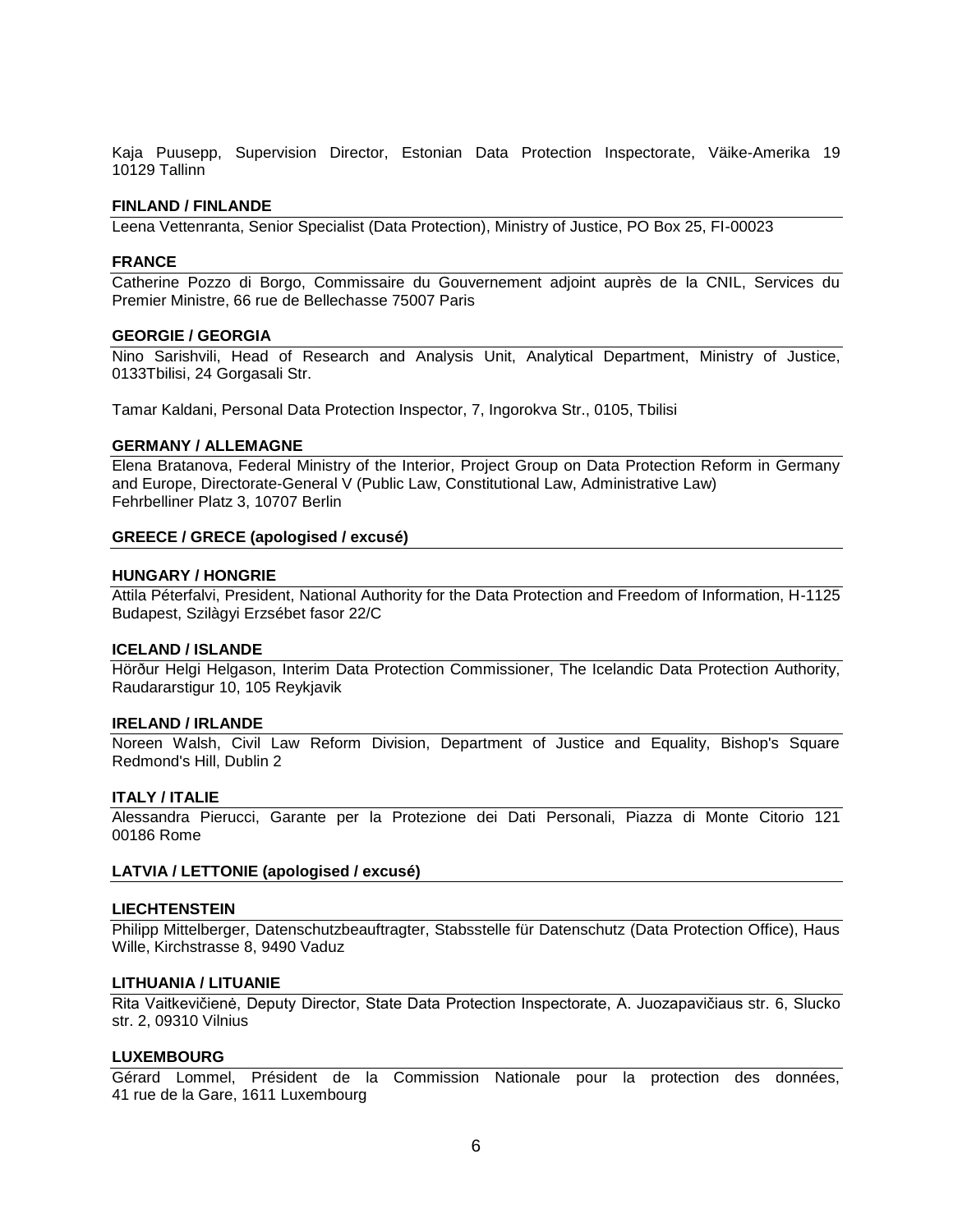#### **MALTA / MALTE**

Ingrid Camilleri B.A., Head of Legal Unit, Office of the Data Protection Commissioner, 2 Airwars House, High Street Sliema SLM 16

#### **MONACO**

Isabelle Rouanet-Passeron, Conseiller Technique, Département de l'Équipement, de l'Environnement et de l'Urbanisme, 98000 Monaco

#### **MONTENEGRO**

Zora Cizmovic, Ministry of Interior of Montenegro, Head of the Section for Personal Data Protection and Free Access to Information, Blvd. Svetog Petra Cetinjskog No 22, Podgorica

Jelena Matovic, Ministry of Interior of Montenegro, Department for International Cooperation and European Integration, Advisor - Interpreter,

#### **NETHERLANDS / PAYS-BAS (apologised / excusé)**

#### **NORWAY / NORVEGE**

Mari Vindedal Strand, Higher Executive Officer, Ministry of Justice and Public Security, Legislation **Department** 

#### **POLAND / POLOGNE**

Urszula Góral, Director of the Social Education and International Cooperation Department, Bureau of the Inspector General for Personal Data Protection, ul. Stawki 2, 00-193 Warszawa

#### **PORTUGAL**

João Pedro Cabral, Legal Adviser, Directorate General of Justice Policy, Ministry of Justice, Avenida D. João II, n.º1.08.01 E, Torre H, Pisos 2/3, 1990-097 Lisboa

#### **REPUBLIC OF MOLDOVA / REPUBLIQUE DE MOLDOVA**

Nicolae Lungu, Head of the Legal Affairs Division and Public Relation for the National Center for the Data Protection, MD-2012 Chişinău

#### **ROMANIA / ROUMANIE**

Simona Sandru, Head of Complaints' Department, National Supervisory Authority for Personal Data Processing, Bd. Magheru no. 28-30, 5th floor, 010336, Bucharest

#### **RUSSIAN FEDERATION / [FÉDÉRATION DE RUSSIE](http://home.coe.int/t/protocol/missdipl_en.asp#Russian_Federation_/_Fédération_de_Russie#Russian_Federation_/_Fédération_de_Russie)**

Igor Milashevskiy, Advisor to the Minister of communication and mass communications of the Russian Federation (Head of delegation);

Dmitriy Vyatkin, Deputy Chairman of the State Duma Committee on constitutional legislation and state building;

Mikhail Vinogradov, Deputy Director of Department for international law and cooperation, Ministry of Justice of the Russian Federation;

Andrey Fedosenko, Chief Counselor of the Staff of the State Duma Committee on constitutional legistation and state building;

Aleksandra Aronova, Counselor of the Department for regulation of radio frequencies and communication networks, Ministry of communication and mass communications of the Russian Federation;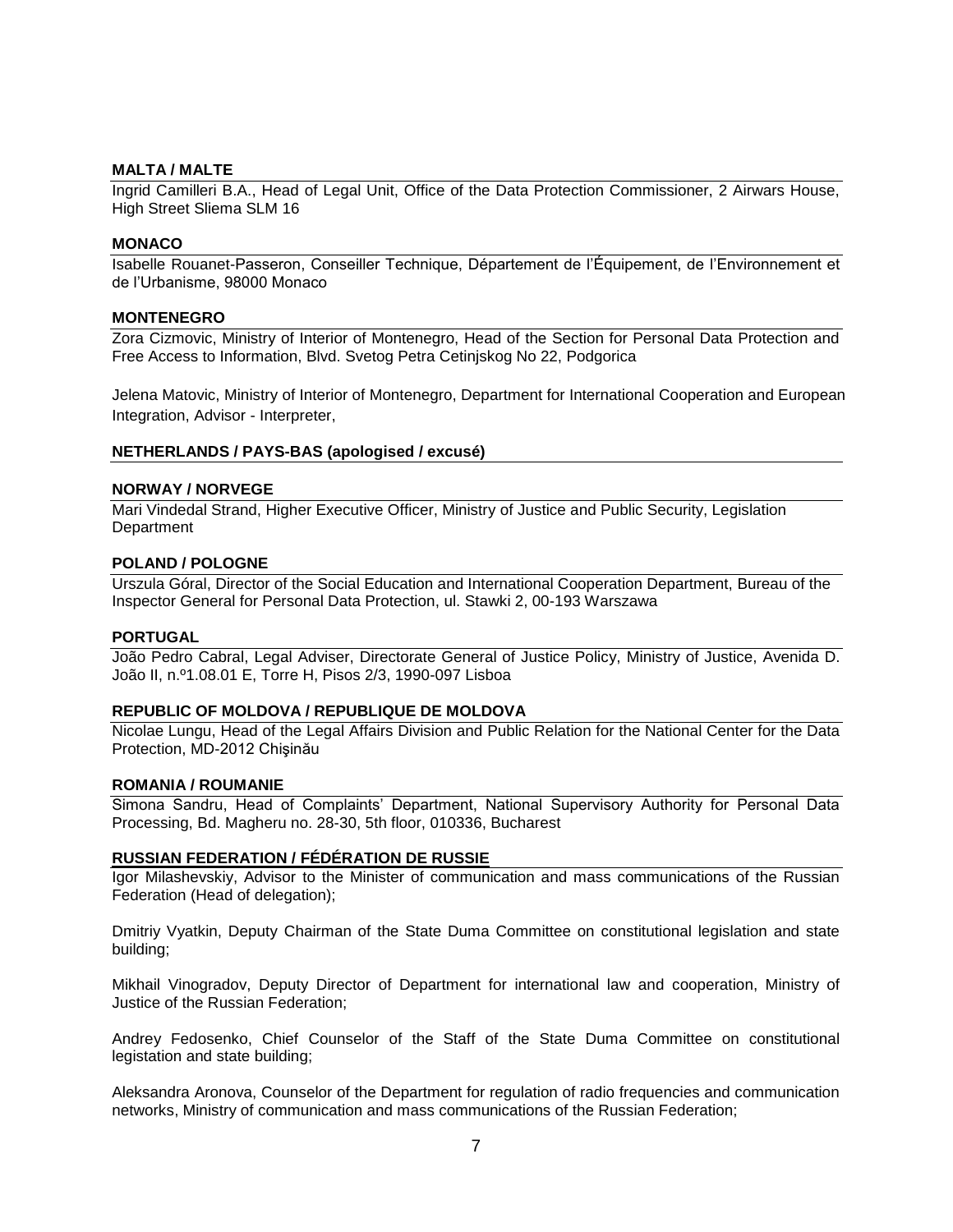Konstantin Kosorukov, Deputy for Legal Affairs to the Permanent Representative of the Russian Federation at the Council of Europe.

### **SERBIA/SERBIE**

Nevena Ruzic, Head of Department for harmonisation of regulation and practices and international cooperation, Office of the Commissioner for information of public importance and personal data protection, Belgrade 11000, Bul. Kralja Aleksandra 15

#### **SLOVAK REPUBLIC / RÉPUBLIQUE SLOVAQUE**

Stanislav Ďurina, Head of the International Relations Department, Office for Personal Data Protection of the Slovak Republic, Hraničná 12, 820 07 Bratislava 27

#### **SLOVENIA / SLOVENIE**

Peter Pavlin, Secretary, Ministry of Justice of the Republic of Slovenia, Directorate for Legislation in the Justice Area - Department for Punitive Law and Human Rights, Župančičeva ulica 3, SI-1000 Ljubljana

#### **SPAIN / ESPAGNE**

Agustín Puente Escobar, Director, Agencia Española De Protección De Datos, State Attorney - Head of the Legal department, C/Jorge Juan, 6, 28001 Madrid

### **SWEDEN / SUEDE**

Naiti del Sante, Legal advisor, Division for Labour Law and Work Enviroment, Ministry of Employment, 103 33 Stockholm

#### **SWITZERLAND / SUISSE**

Jean-Philippe Walter, [Chair of the T-PD], Office du Préposé fédéral à la protection des données et à la transparence (PFPDT), Chancellerie fédérale, Feldeggweg 1, 3003 Berne

Sandra Nenning, Juriste, Préposé fédéral à la protection des données et à la transparence, Feldeggweg 1, CH-3003 Berne

## **"THE FORMER YUGOSLAV REPUBLIC OF MACEDONIA" / « L'EX-RÉPUBLIQUE YOUGOSLAVE DE MACÉDOINE »**

Dimitar Gjeorgjievski, Director of the Directorate for Personal Data Protection, Street Samoilova 10, 1000 Skopje

### **UKRAINE**

Olena Smirnova, Deputy Head of the Secretariat of the Ukrainian Parliament Commissioner for Human **Rights** 

### **UNITED KINGDOM / ROYAUME-UNI**

William Wormell, EU Strategy and European Criminal Justice and RightsLaw, Rights and International Directorate, Ministry of Justice, 102 Petty France, Post Point 6.10, London SW1H 9AJ

## **URUGUAY (apologised / excusé)**

### **OBSERVERS/OBSERVATEURS**

### **KINGDOM OF MOROCCO / ROYAUME DE MAROC (apologised / excusé)**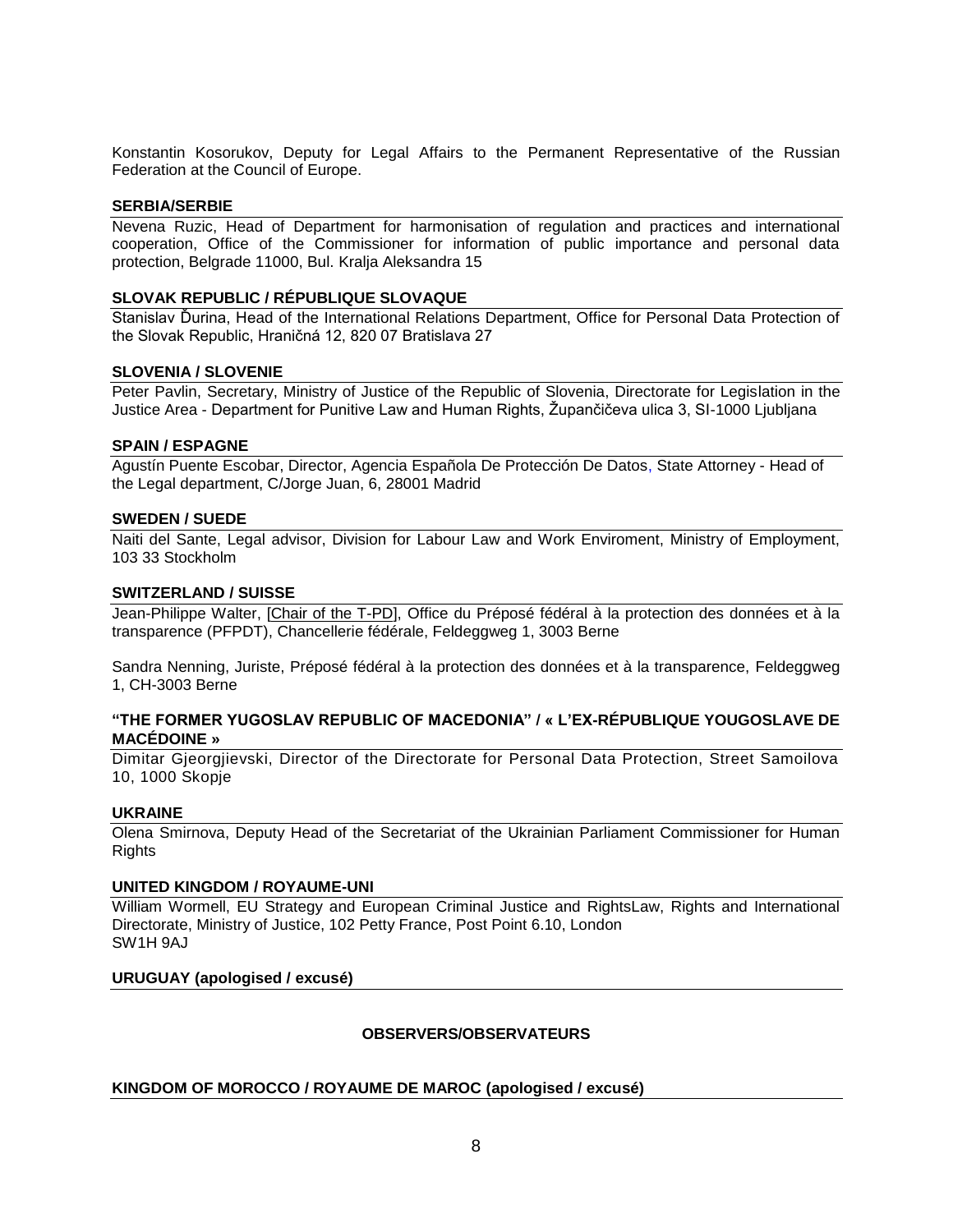#### **TURKEY / TURQUIE**

Tamer AKÇALI, Judge, Ministry of Justice of the Republic of Turkey, General Directorate of External Relations and International Law

#### **USA / ETATS-UNIS (apologised / excusé)**

### **ASSOCIATION EUROPEENNE POUR LA DEFENSE DES DROITS DE L'HOMME / EUROPEAN ASSOCIATION FOR THE DEFENSE OF HUMAN RIGHTS (AEDH)**

Marise Artiguelong, Déléguée, AEDH, Rue de la Caserne 33 – 1000 Brussels, Belgium

#### **AUSTRALIAN PRIVACY FOUNDATION (APF) (apologised / excusé)**

### **FRENCH-SPEAKING ASSOCIATION OF PERSONAL DATA PROTECTION AUTHORITIES / ASSOCIATION FRANCOPHONE DES AUTORITÉS DE PROTECTION DES DONNÉES PERSONNELLES (AFAPDP)**

Floriane Leclercq, Chargée de mission, Commission nationale de l'informatique et des libertés, 8 rue Vivienne - CS 30223 - 75083 PARIS Cedex 08

**INTERNATIONAL CHAMBER OF COMMERCE (ICC) / CHAMBRE DE COMMERCE INTERNATIONALE (CCI) (apologised / excusé)**

**INTERNATIONAL CONFERENCE OF DATA PROTECTION AND PRIVACY COMMISSIONERS / Conférence internationale des Commissaires à la protection des données et de la vie privée (apologised / excusé)**

**IBERO-AMERICAN DATA PROTECTION NETWORK / RESEAU IBERO-AMERICAIN DE PROTECTION DES DONNEES (apologised / excusé)**

#### **EUROPEAN COMMISSION / COMMISSION EUROPEENNE**

Katerina Dimitrakopoulou, Policy Officer, Directorate C: fundamental rights and Union citizenship, Unit C3 Data Protection, 1049 Bruxelles, Belgium

Liene Balta, Policy Officer in Data Protection Unit of DG Justice, Office MO59 02/050 - 1049 Brussels, Belgium)

#### **COUNCIL OF THE EUROPEAN UNION / CONSEIL DE L'UNION EUROPEENNE**

Pawel Nalewajko, Fundamental Rights and Criminal Justice , DG D - Justice and Home Affairs, General Secretariat of the Council of the European Union, Office 20 MN 17 (Justus Lipsius), 175, Rue de la Loi, BE 1048 Brussels, Belgium

## **EUROPEAN DATA PROTECTION SUPERVISOR / LE CONTRÔLEUR EUROPEEN DE LA PROTECTION DES DONNEES**

Elise Latify, Legal Officer, European Data Protection Supervisor - Policy and Consultation, Rue Montoyer 30, B-1000 Brussels

#### **INTERPOL**

Caroline Goemans Dorny, Counsel, I.C.P.O - INTERPOL, Secrétariat Général, 200 quai Charles de Gaulle, 69006 Lyon

### **[ORGANISATION FOR ECONOMIC CO-OPERATION AND DEVELOPMENT](http://www.google.com/url?sa=t&source=web&cd=1&ved=0CCQQFjAA&url=http%3A%2F%2Fwww.oecd.org%2F&ei=b6YATqeGK42e-Qb4l5TQDQ&usg=AFQjCNHOvha_Kgd0PZryx-7E0w8swGHlKA&sig2=9kffkFT2_swFRCMw0Bglyw) (OECD) / ORGANISATION DE COOPÉRATION ET DE DÉVELOPPEMENT ÉCONOMIQUE (OCDE) (apologised / excusé)**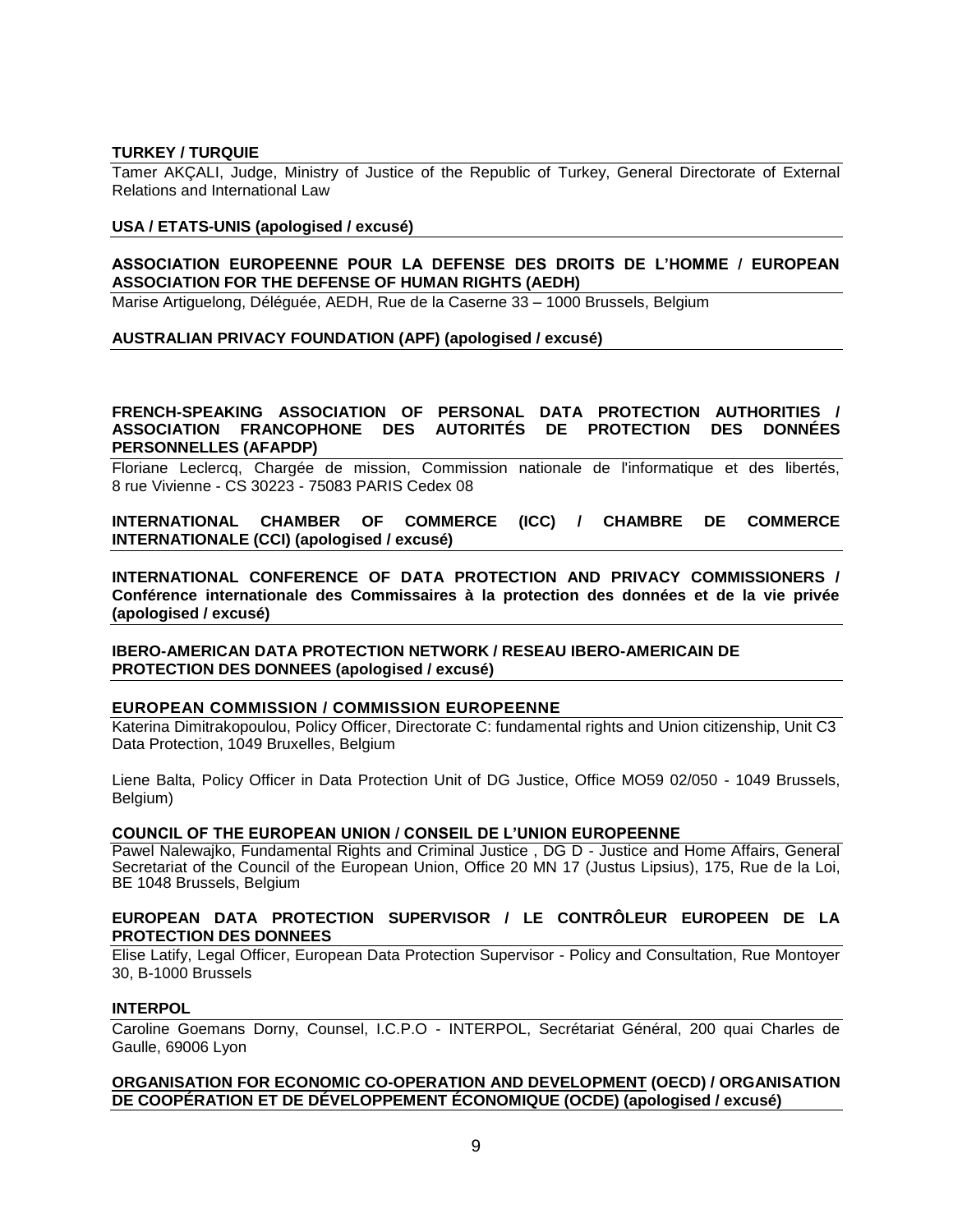## **« INTERNET SOCIETY » / L'INTERNET SOCIETY" (ISOC)**

Robin Wilton, Technical Outreach Director - Identity and Privacy

### **PERSONAL INFORMATION PROTECTION COMMISSION (PIPC) OF SOUTH KOREA / COMMISSION POUR LA PROTECTION DES DONNEES PERSONNELLES (PIPC) DE LA COREE DU SUD**

Young-Kil Kim, Commissioner, Personal Information Protection Commission, Tongil-ro 81, Seodaemungu, 120-705, Seoul, Korea

Sohyun Shin, International Relations, Personal Information Protection Commission, Tongil-ro 81, Seodaemun-gu, 120-705, Seoul, Korea

Hyun-Woo Yang, Personal Information Protection Commission, Tongil-ro 81, Seodaemun-gu, 120-705, Seoul, Korea

## **OTHER PARTICIPANTS / AUTRES PARTICIPANTS**

#### **COUNCIL OF EUROPE DATA PROTECTION COMMISSIONER**

Eva Souhrada-Kirchmayer, Hohenstaufengasse 3, 1010 Wien, Austria

### **EXPERTS SCIENTIFIQUES/SCIENTIFIC EXPERTS**

Joseph A. Cannataci, Professor, Lancashire Law School

Paul de Hert, Tilburg Institute for Law, Technology, and Society, Tilburg University, P.O. Box 90153

Marie Georges, Consultante, 58 rue de Rochecouart, 75009 Paris, France

Douwe Korff, Professor of International Law at London Metropolitan University, Wool Street House, Gog Magog Hills, Barbraham, Cambridge CB22 3AE, United Kingdom

Kai Rannenberg, Goethe University Frankfurt, Deutsche Telekom Chair of Mobile Business & Multilateral Security, Grueneburgplatz 1, 60629 Frankfurt/Main, Germany

Cécile de Terwangne, Professeur à la Faculté de Droit, Directrice de recherche au CRIDS (Centre de Recherches Informatique, Droit et Société), Facultés Universitaires Notre-Dame de la Paix (FUNDP) Rempart de la Vierge n°5, 5B-5000 Namur, Belgique

## **COUNCIL OF EUROPE BODIES / ORGANES DU CONSEIL DE L'EUROPE**

## **THE EUROPEAN COMMITTEE ON LEGAL CO-OPERATION / LE COMITÉ EUROPÉEN DE COOPÉRATION JURIDIQUE (CDCJ) (apologised / excusé)**

#### **BIOETHICS / BIOETHIQUE**

Laurence Lwoff, Secretary of DH-BIO / Secrétaire du DH-BIO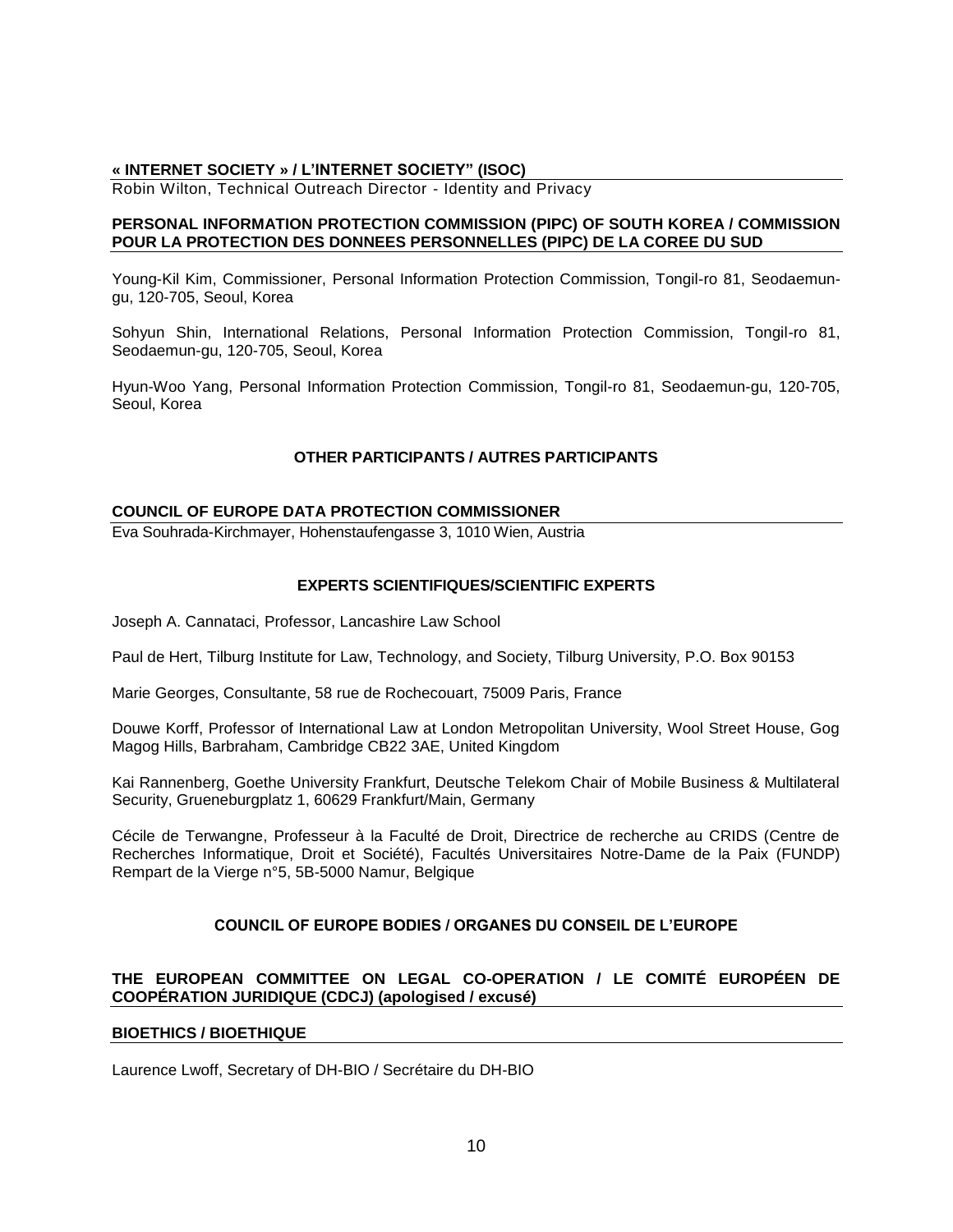#### **SECRETARIAT**

## **DG I – HUMAN RIGHTS AND RULE OF LAW / DG I - DROITS DE L'HOMME ET ÉTAT DE DROIT**

Philippe Boillat, Director General / Directeur général

#### **Media, Information Society, Data Protection and Cybercrime Department / Service des médias, de la société de l'information, de la protection des données et de la cybercriminalité**

Jan Malinowski, Head/Chef de service

## **Information Society / Société de l'Information**

Lee Hibbard, Head of Unit / Chef d'unité

## **Data Protection and Cybercrime Division / Division de la protection des données et cybercriminalité**

Sophie Kwasny, Secretary of the T-PD / Secrétaire du T-PD

Maria Michaelidou, Programme Advisor / Conseillère de programme

Szilvia Simond, Assistant / Assistante

## **INTERPRETERS/INTERPRETES**

Lucie De Burlet Didier Jungling Luke Tilden Gregoire Devictor Katia di Stefano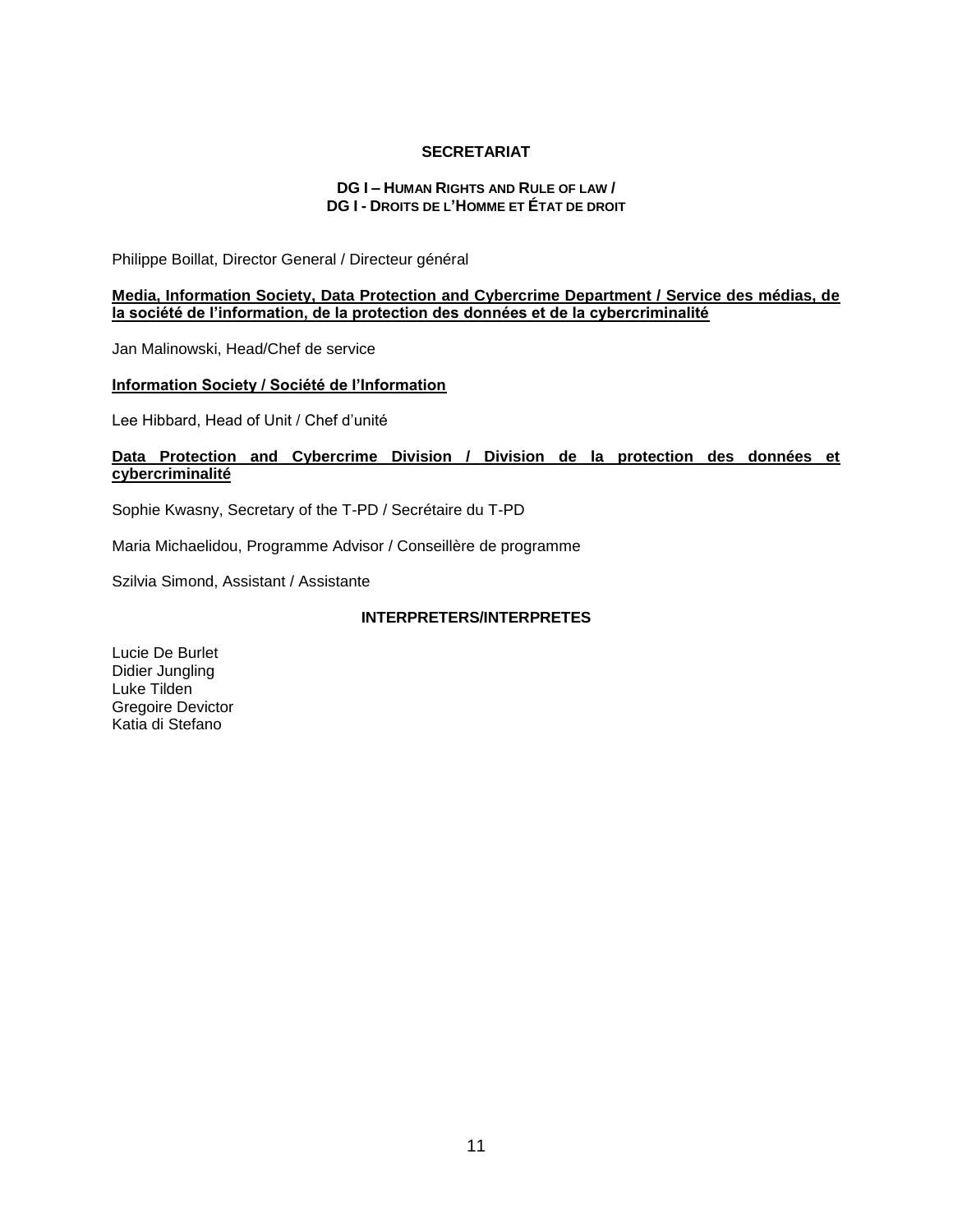## **APPENDIX 2**

## **AGENDA**

## **I. OPENING OF THE MEETING**

## **II. ADOPTION OF THE AGENDA**

### **III.** STATEMENT BY THE SECRETARIAT

Mr Philippe Boillat, - Director General, General Direction of Human Rights and Rule of Law - link to [the speech](file:///C:/Users/michaelidou/AppData/Local/Microsoft/Windows/Temporary%20Internet%20Files/Content.Outlook/KWF3PJ6C/Opening_30ème%20T-PD%20PBrev.pdf) (French only)

| • T-PD-BUR(2013)RAP30Abr        | Abridged report of the 30 <sup>th</sup> meeting of the<br>Bureau of the T-PD (28-30 May 2013)      |
|---------------------------------|----------------------------------------------------------------------------------------------------|
| • T-PD-BUR(2013)RAP29Abr        | Abridged report of the 29 <sup>th</sup> meeting of the<br>Bureau of the T-PD (5-7 February 2013)   |
| $\bullet$ T-PD (2012)RAP29Abr   | Abridged Report of the 29 <sup>th</sup> Plenary meeting<br>οf<br>the<br>T-PD (27-30 November 2012) |
| $T-PD(2012)$ Rules<br>$\bullet$ | T-PD's rules of procedure                                                                          |
| DP(2013)CASE LAW                | List<br><b>ECHR</b><br>Ωf<br>judgments<br>(non-exhaustive)                                         |

## **IV. MODERNISATION OF CONVENTION 108**

*Required action: The T-PD will take note of the information provided by the Secretariat concerning the Ad hoc Committee (CAHDATA) and will examine the draft explanatory report and the information elements on the evaluation and follow-up mechanism.*

| $\bullet$ T-PD-BUR(2013)3Rev2  | Draft Explanatory report of the modernised<br>version of Convention 108 |
|--------------------------------|-------------------------------------------------------------------------|
| $\bullet$ T-PD-BUR(2013)02Rev3 | Information elements on the evaluation and<br>follow-up mechanism       |

*Related documents:*

| • $CAHDATA(2013) ToR$ | Terms of reference of the Ad hoc Committee<br>(CAHDATA) on Data Protection |
|-----------------------|----------------------------------------------------------------------------|
| • T-PD(2012)04Rev4    | Final document on the modernisation of<br>Convention 108                   |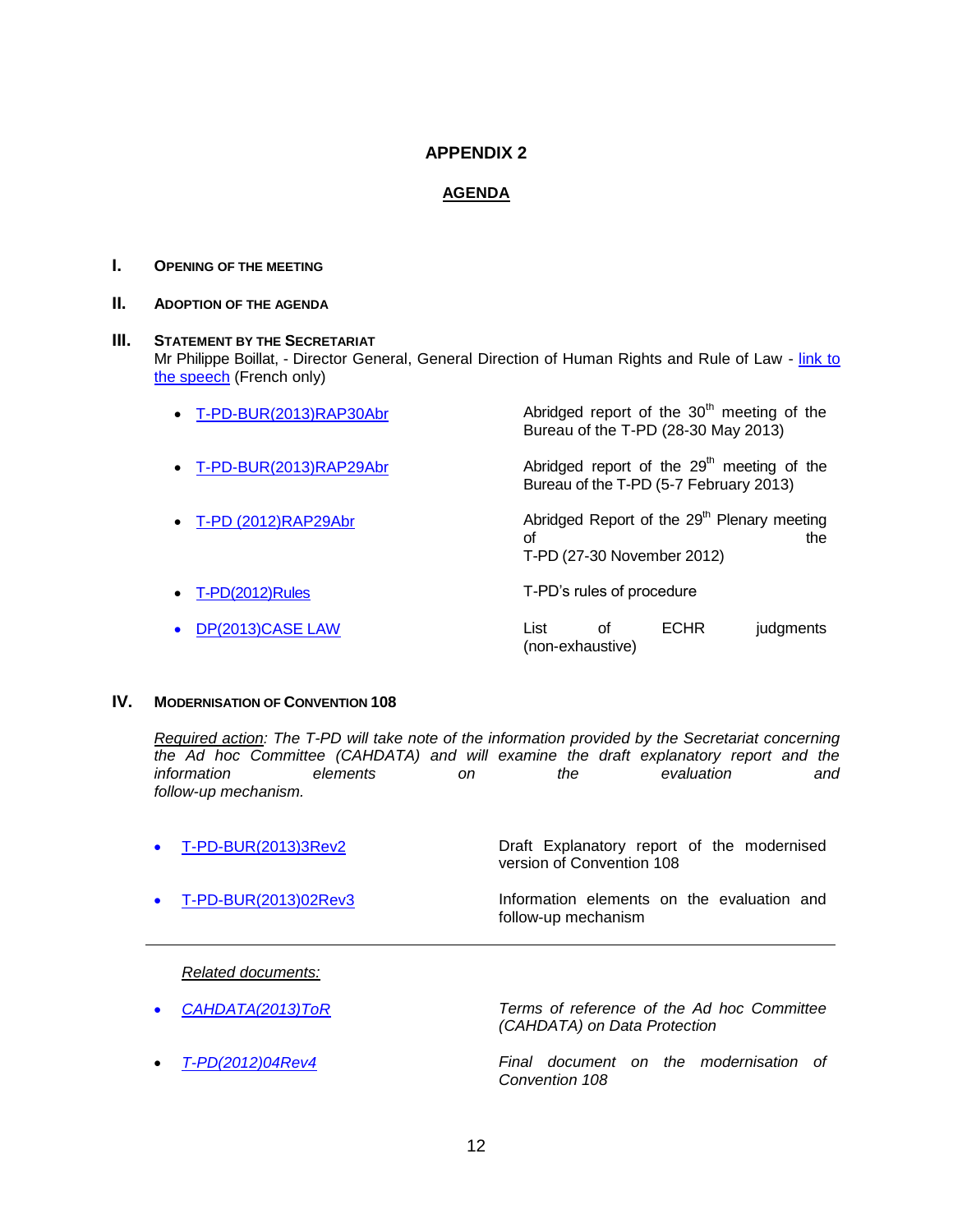| T-PD(2012)10              | Memorandum on introducing the concept of<br>jurisdiction into Article 1 of Convention 108<br>(Update, 5/09/2012)                                                                            |  |  |
|---------------------------|---------------------------------------------------------------------------------------------------------------------------------------------------------------------------------------------|--|--|
| CDDH(2012)R75 Addendum II | Reply of the CDDH following the request of the<br>T-PD Bureau concerning the modernisation of<br>the Convention for data protection (STCE 108)                                              |  |  |
| T-PD(2012)04Mos           | Final document on the modernisation<br>Ωf<br>Convention 108 (Proposals and compilation of<br>comments received, June 2012)                                                                  |  |  |
| T-PD-BUR(2012)01Rev2      | Modernisation of Convention<br>108:<br>new<br>proposals (April 2012)                                                                                                                        |  |  |
| T-PD-BUR(2012)03Mos       | Compilation of the comments received on the<br>modernisation of Convention 108 (April 2012)                                                                                                 |  |  |
| T-PD-BUR(2011)01mosRev6   | "Consultation concerning the modernisation of<br>Convention 108: results"                                                                                                                   |  |  |
| <u>T-PD-BUR(2010)09</u>   | Report on the lacunae of the Convention for the<br>protection of individuals with regard to automatic<br>processing of personal data (ETS 108) resulting<br>from technological developments |  |  |
| T-PD-BUR(2010)13rev       | Report on the modalities and mechanisms for<br>assessing implementation of the Convention for<br>the Protection of Individuals with regard to<br>Automatic Processing of Personal Data (ETS |  |  |

 *[T-PD-BUR\(2011\)15](file://isengard/Transit_src/Internet/DGHL/StandardSetting/Dataprotection/Web/TPD_documents/T-PD-BUR_2011_15_en.pdf) Modalities for the amendment of Council of Europe treaties [T-PD-BUR\(2011\)25](file://isengard/Transit_src/Internet/DGHL/StandardSetting/Dataprotection/Web/TPD_documents/T-PD-BUR(2011)%2025%20Secretariat%20Comments%20on%20the%20stengthening.pdf) Secretariat Comments on the strengthening of* 

*108) and its Additional Protocol*

- *the Convention's follow up mechanism*
- **-** Ms Cécile de Terwangne, Professor Law Faculty, Namur University (FUNDP), CRIDS Research **Director**
- **-** Ms Marie Georges, Scientific Expert: modalities and mechanisms for assessing the implementation of Convention 108
- **V. DATA PROTECTION USED FOR EMPLOYMENT PURPOSES**

**Required action: The Committee will consider the draft revised version of the Recommendation of** *1989.*

| • $T-PD(2013)09$          | Compilation of comments received                                                                |  |
|---------------------------|-------------------------------------------------------------------------------------------------|--|
| $\bullet$ T-PD(2013)05Rev | Draft revised Recommendation on the protection of<br>personal data used for employment purposes |  |
| T-PD(2013)05rev en        | German commen                                                                                   |  |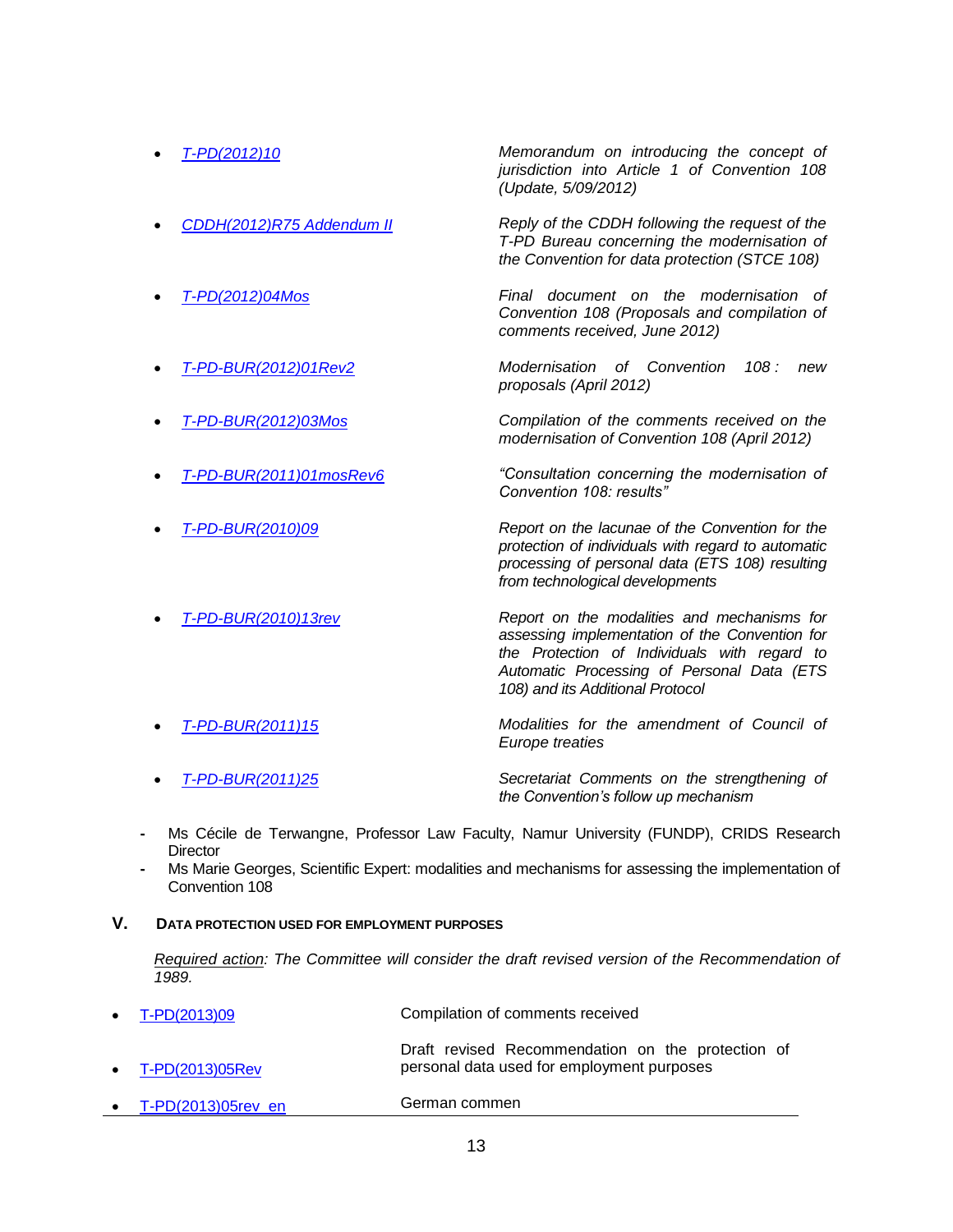Addendum

*Related documents:*

| $\bullet$ T-PD-BUR(2010)11FIN | Study on Recommendation (89)2 on the protection of  |  |  |
|-------------------------------|-----------------------------------------------------|--|--|
|                               | personal data used for employment purposes and to   |  |  |
|                               | suggest proposals for the revision of the above-    |  |  |
|                               | mentioned Recommendation by Mr Giovanni Buttarelli. |  |  |

 *[Recommendation \(89\)2](file://transitsrc/transit_src/Internet/dghl/StandardSetting/Dataprotection/Web/TPD_documents/(89)2_en.pdf) on the protection of personal data used for employment purposes*

## **VI. DATA PROTECTION AND POLICE**

*Required action: The Committee will examine the final report of the expert and will decide on the following work.*

- Recommendation (87)15 "Twenty-five years down the line": Final experts' Report *(restricted)*
- [Recommendation \(87\)15](file:///C:/Users/michaelidou/AppData/Local/Microsoft/Windows/Temporary%20Internet%20Files/Content.Outlook/KWF3PJ6C/RecCM(87)15_en.pdf) of the Committee of Ministers to the member States on regulating the use of personal data in the police sector

Mr Joseph Cannataci, Chair in European Information Policy & Technology Law, University of Groningen, Adjunct Professor SECAU Security Research Centre

## **VII. RECOMMENDATION ON MEDICAL DATA**

*Required action: The Committee will take note of the work proposals and agree on the next steps.*

- *[Topics for questionnaire and interviews](file:///C:/Users/michaelidou/AppData/Local/Microsoft/Windows/Temporary%20Internet%20Files/Content.Outlook/KWF3PJ6C/Medical%20data%20-%20Topics%20for%20Questionnaire%20and%20Interviews.pdf)*
- *[Recommendation N° R \(97\) 5](https://wcd.coe.int/com.instranet.InstraServlet?command=com.instranet.CmdBlobGet&InstranetImage=564487&SecMode=1&DocId=560582&Usage=2) on the protection of medical data (13 February 1997)*

### **VIII. EXPERTS' REPORTS**

*Required action: The Committee will take note of the draft reports prepared by the scientific experts and will decide on the necessary follow-up.*

- [T-PD\(2013\)06](file://isengard/Transit_src/Internet/DGHL/StandardSetting/Dataprotection/Web/TPD_documents/T-PD(2013)06-CoE_Progress_report_(P.%20de%20Hert)2013%2004%2012_17%2046_final.pdf) Progress report on the application of the principles of Convention 108 to the collection and processing of biometric data *Mr Paul De Hert and Mr Koen Christianen, Tilburg Institute for Law, Technology, and Society (TILT) Tilburg University*
- [T-PD\(2013\)07](file://isengard/Transit_src/Internet/DGHL/StandardSetting/Dataprotection/Web/TPD_documents/T-PD(2013)07%20KORFF%20-%20Trends%20report%20-%20March2013%20(new).pdf) The use of the Internet & related services, private life & data protection: trends & technologies, threats & implications Mr Douwe Korff, professor of international law at London Metropolitan University, London, UK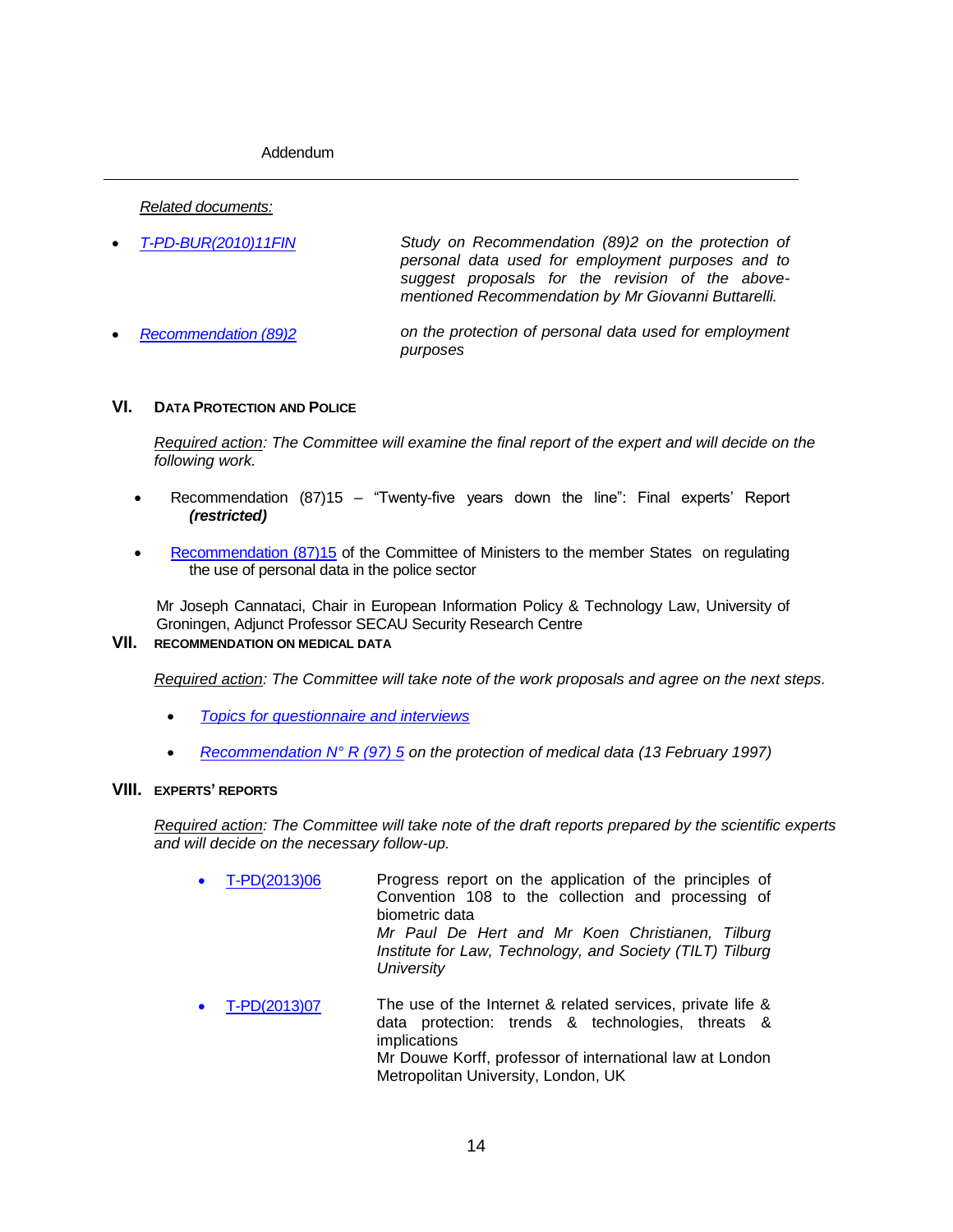[T-PD\(2013\)08](file:///C:/Users/michaelidou/AppData/Local/Microsoft/Windows/Temporary%20Internet%20Files/Content.Outlook/KWF3PJ6C/Miller%20Kearnes%20-%20Nano%20privacy%20report%20(October%202013)_final2.pdf) Nanotechnology, Ubiquitous Computing and The Internet of Things: "Challenges to Rights to Privacy and Data Protection Draft Report to the Council of Europe" *Mr Matthew Kearnes and Ms Georgia Miller, University of New South Wales*

Mr Douwe Korff, Professor of international law at London Metropolitan University, UK

Mr Paul De Hert, Professor of European Criminal Law, Tilburg Institute for Law, Technology, and Society (TILT) Tilburg University

### **IX. OVERVIEW OF ACTIVITIES AND MAJOR DEVELOPMENTS IN THE FIELD OF DATA PROTECTION SINCE THE LAST PLENARY MEETING**

*Required action: The Committee will take note of the information presented and will have an exchange of views on these points.*

| $\bullet$ | T-PD(2013)03Mos | Information on the recent developments at   |  |  |
|-----------|-----------------|---------------------------------------------|--|--|
| $\bullet$ | T-PD(2013)03Mos | national level in the data protection field |  |  |
|           | Addendum        |                                             |  |  |

 [T-PD\(2013\)01Mos](file:///C:/Users/michaelidou/AppData/Local/Microsoft/Windows/Temporary%20Internet%20Files/Content.Outlook/KWF3PJ6C/T-PD(2013)01Mos%20-%20Compil%20%20of%20reports%20of%20T-PD%20repr%20%20in%20other%20comm%20%20and%20fora%20events%20conferences%20(2)%20(2).pdf) Compilation of reports of T-PD representatives in other committees and fora as well as other events and conferences

## **X. DATA PROTECTION DAY**

*Required action: The Committee will take note of the information provided by the Secretariat.*

## **XI. EXCHANGE OF VIEWS**

*Required action: The Committee will hold an exchange of views on the subject of data protection and the International Organization for Standardisation (ISO).*

["Work and Projects in ISO/IEC JTC 1/SC 27/WG 5 "Identity Management & Privacy technologies"](file:///C:/Users/michaelidou/AppData/Local/Microsoft/Windows/Temporary%20Internet%20Files/Content.Outlook/KWF3PJ6C/Rannenberg%20Kai%20-%20CoE20131017_ISOIEC_JTC1_SC27_WG5%2020131011%20public.pdf) Mr Kai Rannenberg, Deutsche Telekom Chair of Mobile Business & Multilateral Security, Goethe University Frankfurt.

#### **XII. WORK PROGRAMME**

*Required action: The Committee will discuss the draft programme for 2014-2015 and finalise it.*

- T-PD(2013)WP Work programme for the T-PD for 2014 and 2015
- [T-PD\(2012\)WP](file:///C:/Users/michaelidou/AppData/Local/Microsoft/Windows/Temporary%20Internet%20Files/Content.Outlook/KWF3PJ6C/T-PD_2012_WP_en.pdf) Work programme for the T-PD for 2012 and 2013
- [Council of Europe Internet Governance Strategy](http://www.coe.int/t/dghl/standardsetting/dataprotection/TPD_documents/Internet%20gouvernance%20CM(2011)175%20fin%20E.pdf) (2012-2015)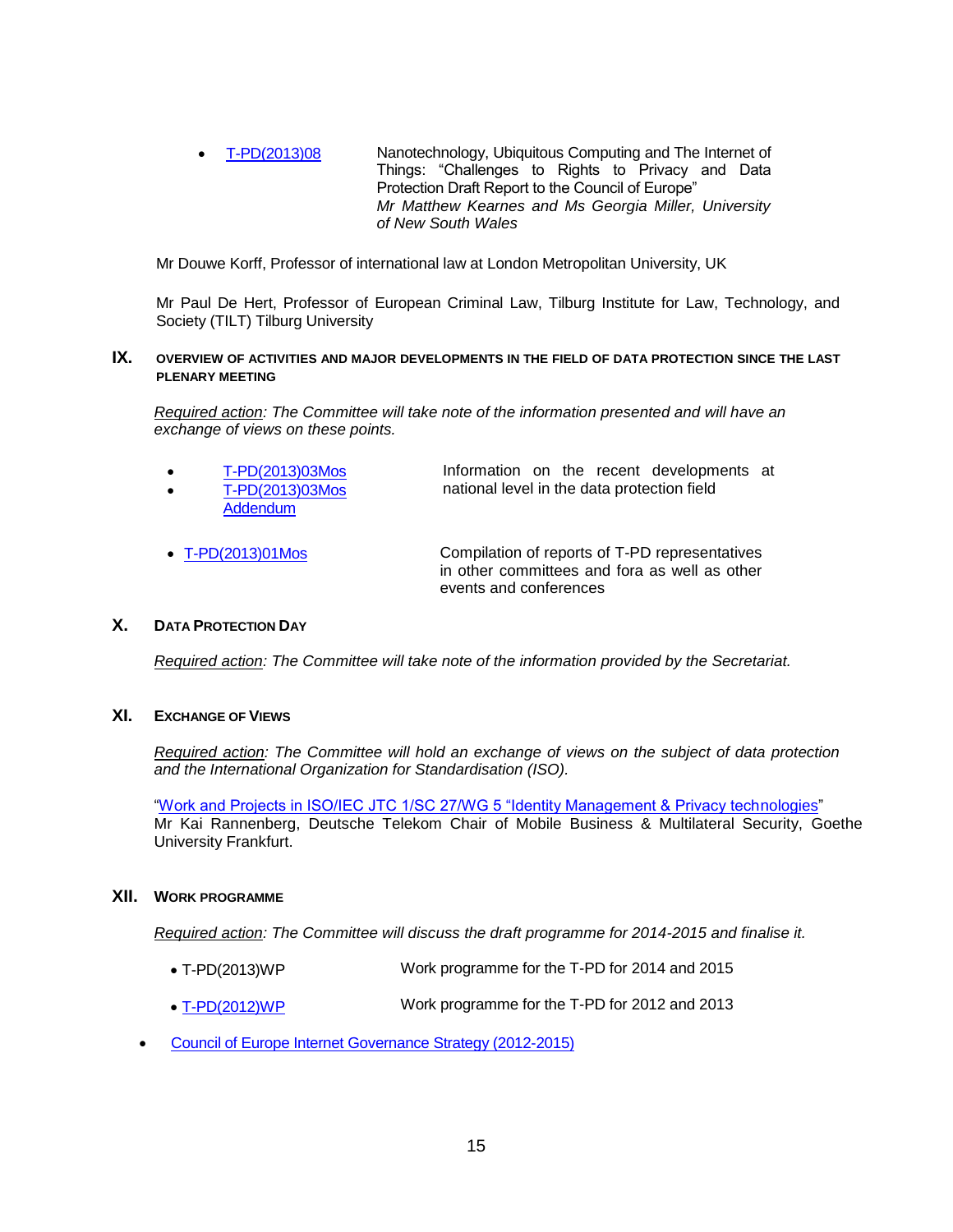## **XIII. COOPERATION WITH OTHER COUNCIL OF EUROPE BODIES**

*Required action: The Committee will take note of the information provided.*

- Steering Committee on Media and Information Society (CDMSI)
	- **-** Conference of Council of Europe Ministers responsible for Media and Information Society, Freedom of Expression and Democracy in the Digital Age, Opportunities, Rights, Responsibilities (Belgrade, 7 and 8 November 2013) **-** Committee of Experts on Rights of Internet Users (MSI-DUI)
- 
- European Committee on Legal Cooperation (CDCJ)
- Cybercrime Convention Committee (T-CY)
- Committee on Bioethics (DH Bio)
- Enlarged Partial Agreement on Sport (EPAS) Sport Conventions Division
- Council of Europe Parliamentary Assembly (PACE)
	- **-** *Massive Eavesdropping in Europe - Motion for a Resolution <http://assembly.coe.int/ASP/XRef/X2H-DW-XSL.asp?fileid=20050&lang=EN>* **-** *[Recommendation 2024 \(2013\)](http://assembly.coe.int/nw/xml/XRef/Xref-XML2HTML-en.asp?fileid=20194&lang=en) "National security and access to information"*
		- **-** *[Resolution 1954 \(2013\)](http://assembly.coe.int/nw/xml/XRef/Xref-XML2HTML-en.asp?fileid=20190&lang=en) "National security and access to information"*
	-
- DG PROG : Cooperation programs

## **XIV. OPINIONS**

*Required action: The Committee will examine the draft opinion and will take note of the finalised ones.* 

 T-PD(2013)10 Draft Opinion on the revised Recommendation (Rec(2006)4 on research on biological materials for humans (DH-Bio)

Compilation of opinions

[T-PD\(2013\)02](file:///C:/Users/michaelidou/AppData/Local/Microsoft/Windows/Temporary%20Internet%20Files/Content.Outlook/KWF3PJ6C/T-PD(2013)02_En_Compilation_of_opinions%20-%2026%2009%202013.pdf)

### **XV. STATE OF SIGNATURES, RATIFICATIONS AND ACCESSION**

*Required action: The Committee will take note of the information provided.*

- [Overview Convention 108](http://conventions.coe.int/Treaty/Commun/ChercheSig.asp?NT=108&CM=1&DF=&CL=ENG)
- [Overview additional Protocol](http://conventions.coe.int/Treaty/Commun/ChercheSig.asp?NT=181&CM=2&DF=&CL=ENG)

### **XVI. OBSERVERS**

*Required action: The admission of a new observer will be welcomed (Australian Privacy Foundation) and it will be taken note of the information presented by the observers.*

### **XVII. DATA PROTECTION COMMISSIONER**

*Required action: The Committee will take note of the information provided by the Council of Europe Data Protection Commissioner.*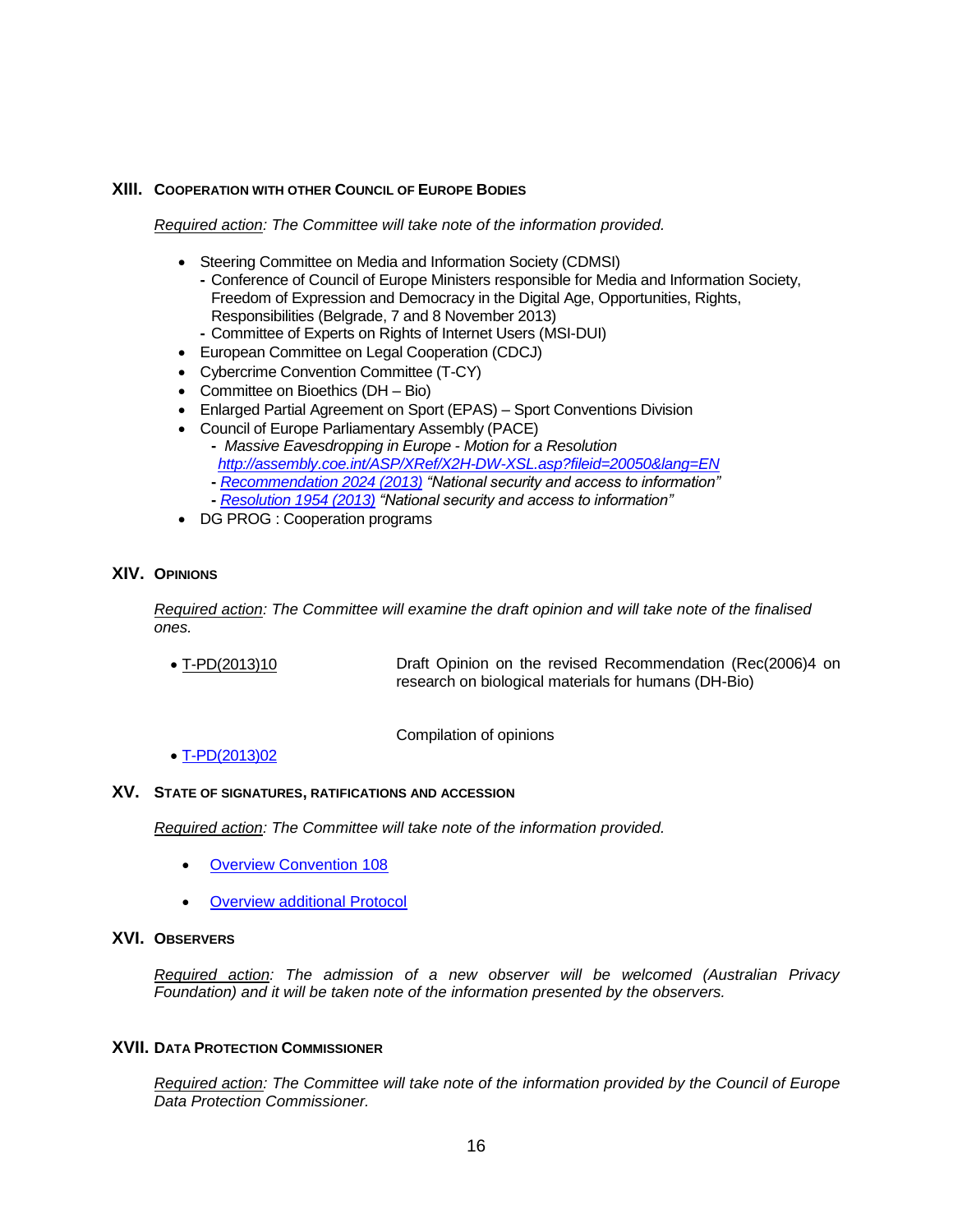• [Secretary General's Regulation](http://www.coe.int/t/dghl/standardsetting/dataprotection/DP%20Regulation%2017%20april%201989%20CoE%20E%20_2_.pdf)

### **XVIII.CONTACT POINTS AND NATIONAL INFORMATION**

*Required action: The Committee will take note of the information provided by the Secretariat concerning the joint OECD-APEC-Council of Europe list of contact points and the Council of Europe web site.*

## **XIX. NEXT MEETINGS**

*Required action: The Committee will take note of the proposed dates for the next meetings of the Bureau and of the Plenary meeting of the T-PD in 2014.*

## **XX. OTHER BUSINESS**

|                              | 15 October           | 16 October      | 17 October      | 18 October      |
|------------------------------|----------------------|-----------------|-----------------|-----------------|
| Opening                      | $9:30$ am            | $9:00/9:30$ am  | $9:00/9:30$ am  | $9:00/9:30$ am  |
|                              | Items                | Item            | Item            | <b>Items</b>    |
|                              | I, II, III, VI, VII. | IV.             | IV.             | $VIII.-X.$      |
| Lunch                        | 01:00-2:30 pm        | 12:30/1:00 pm   | 12:30/1:00 pm   | 12:30/1:00 pm   |
|                              |                      | $-2:00/2:30$ pm | $-2:00/2:30$ pm | $-2:00/2:30$ pm |
|                              | <b>Item</b>          | Item            | Items           | Items           |
|                              | V.                   | IV.             | IV, XI.         | XII-XX.         |
| End                          | $6:00$ pm            | 5:30 / 6:00 pm  | 5:30 / 6:00 pm  | $4:00$ pm       |
| <i>Informal</i><br>gathering | 8 pm                 |                 |                 |                 |

#### **DRAFT ORDER OF BUSINESS (PROVISIONAL AND SUBJECT TO CHANGE IN LIGHT OF THE DISCUSSIONS)**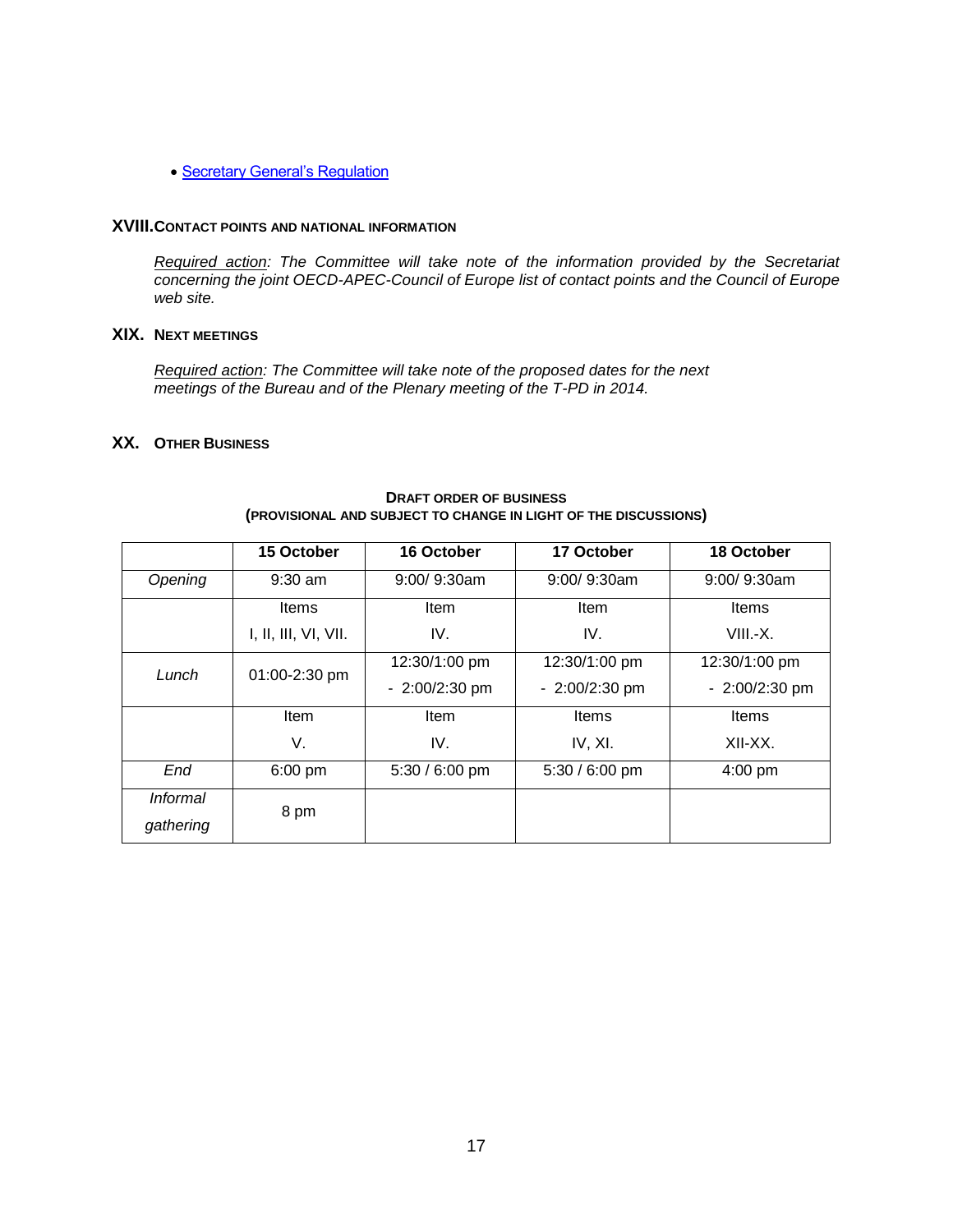## **APPENDIX 3 (final version)**

At its 30th plenary meeting in Strasbourg from 15 to 18 October 2013, the Consultative Committee of the Convention for the Protection of Individuals with regard to Automatic Processing of Personal Data discussed the implications that the information revealed by Edward Snowden regarding mass surveillance programmes might have for the protection of human rights and fundamental freedoms. In this regard, it noted that there is a need to reflect on the strengthening of the measures aimed at enforcing the legal framework applicable to the processing of personal data in the context of surveillance programmes conducted for purposes of national security, in order to guarantee everyone concerned respect for their rights. It also underlined the fact that data processing of this type must according to the case law of the European Court of Human Rights be subject to effective, independent and transparent scrutiny.

The Consultative Committee underscored the timeliness of the current work on modernising Convention 108, which should reflect all of the criteria deriving from the case-law of the European Court of Human Rights strictly applying the general principle, provided for by Article 8 of the European Convention on Human Rights, that the right to privacy may only be restricted in exceptional circumstances for the legitimate protection of national security if such restriction is in accordance with the law and necessary in a democratic society. It appears in that respect appropriate to reflect upon the concept of national security and the safeguards surrounding any restriction on the right to data protection in that context.

The Committee underlines that the increased use of technologies allowing for general (or mass) surveillance of persons, whatever their nationality and place of residence, may be contrary to the rights safeguarded by the International Covenant on Civil and Political Rights, the European Convention on Human Rights and Convention 108.

The Committee denounces the use of mass surveillance techniques, which could seriously infringe on human rights and democracy and suggests that a line of action based on Convention 108 be defined in the field.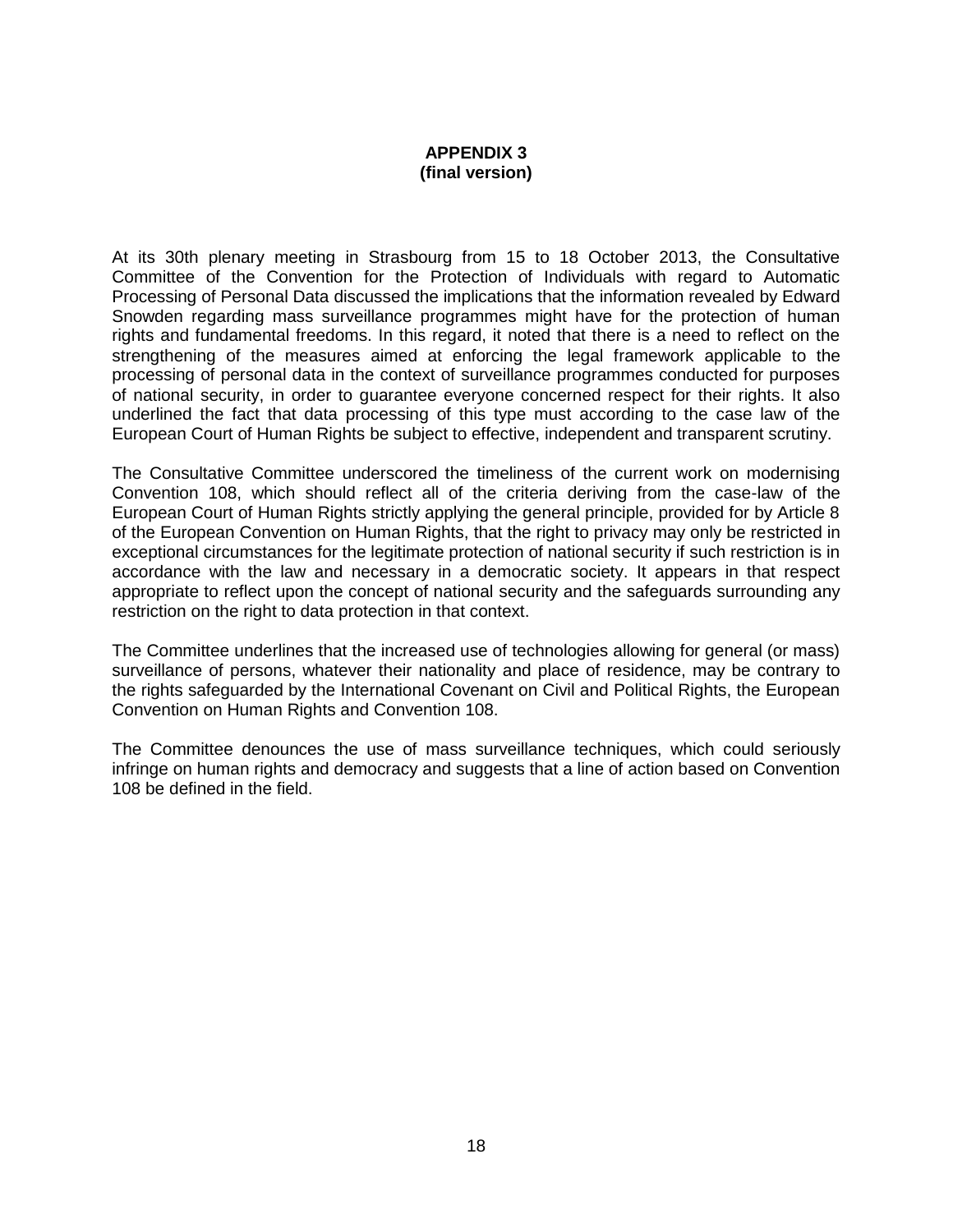# **APPENDIX 4**

# **OPINION ON THE RECOMMENDATION 2024 (2013) ON NATIONAL SECURITY AND ACCESS TO INFORMATION**

- 1. The Ministers' Deputies agreed at their 1181<sup>st</sup> meeting of 16 October 2013 to communicate Recommendation (2024)2013 on "National Security and Access to Information<sup>"†</sup> to the Consultative Committee of the Convention for the Protection of Individuals with regard to Automatic Processing of Personal Data (T-PD) for information and possible comments by 29 November 2013.
- 2. The T-PD welcomes the adoption by the Parliamentary Assembly on 2 October 2013 of Recommendation (2024)2013.
- 3. The T-PD has examined the Recommendation from the perspective of Council of Europe standards on data protection, in particular the Convention for the Protection of Individuals with regard to Automatic Processing of Personal Data (ETS No. 108, hereafter "Convention 108") and its additional protocol on supervisory authorities and transborder data flows (ETS No. 181, hereafter the "additional protocol").
- 4. The T-PD welcomes this initiative of promotion of the principle of transparency, including access to information held by public authorities and reliance on the Global Principles on National Security and the Right to Information (hereafter "Global Principles") adopted on 12 June 2013 by an assembly of experts from international organisations, civil society, academia and national security practitioners, in particular concerning the points highlighted in the above-mentioned resolution, in modernising their legislation and practice.
- 5. The right to access to information held by public authorities is enshrined in the Council of Europe Convention on Access to Official Documents (CETS No. 205) and protected under Article 10 of the European Convention on Human Rights. In its recent judgement dealing with access to information held by a national security authority the European Court on Human Rights reaffirmed the right to access official documents protected under Article 10 of the ECHR (Youth Initiative for Human Rights v. Serbia, Application no. 48135/06, judgement of 25 June 2013).
- 6. The right to privacy and personal data protection is protected under Article 8 of the European Convention on Human Rights as well as under Convention 108 and its additional protocol. The right to data protection is to be considered in respect of its role in society and has to be reconciled with the other human rights and fundamental freedoms, including the freedom of expression. Restriction of the right, including restrictions for the protection of national security, may only be admitted if such restriction is provided for by

 $\overline{a}$ 

<sup>&</sup>lt;sup>†</sup> [Recommendation 2024 \(2013\),](http://assembly.coe.int/nw/xml/XRef/X2H-Xref-ViewHTML.asp?FileID=20194&lang=en) which refers to Resolution refers to [Resolution 1954 \(2013\) o](http://assembly.coe.int/nw/xml/XRef/X2H-Xref-ViewHTML.asp?FileID=20190&lang=en)n national security and access to information.